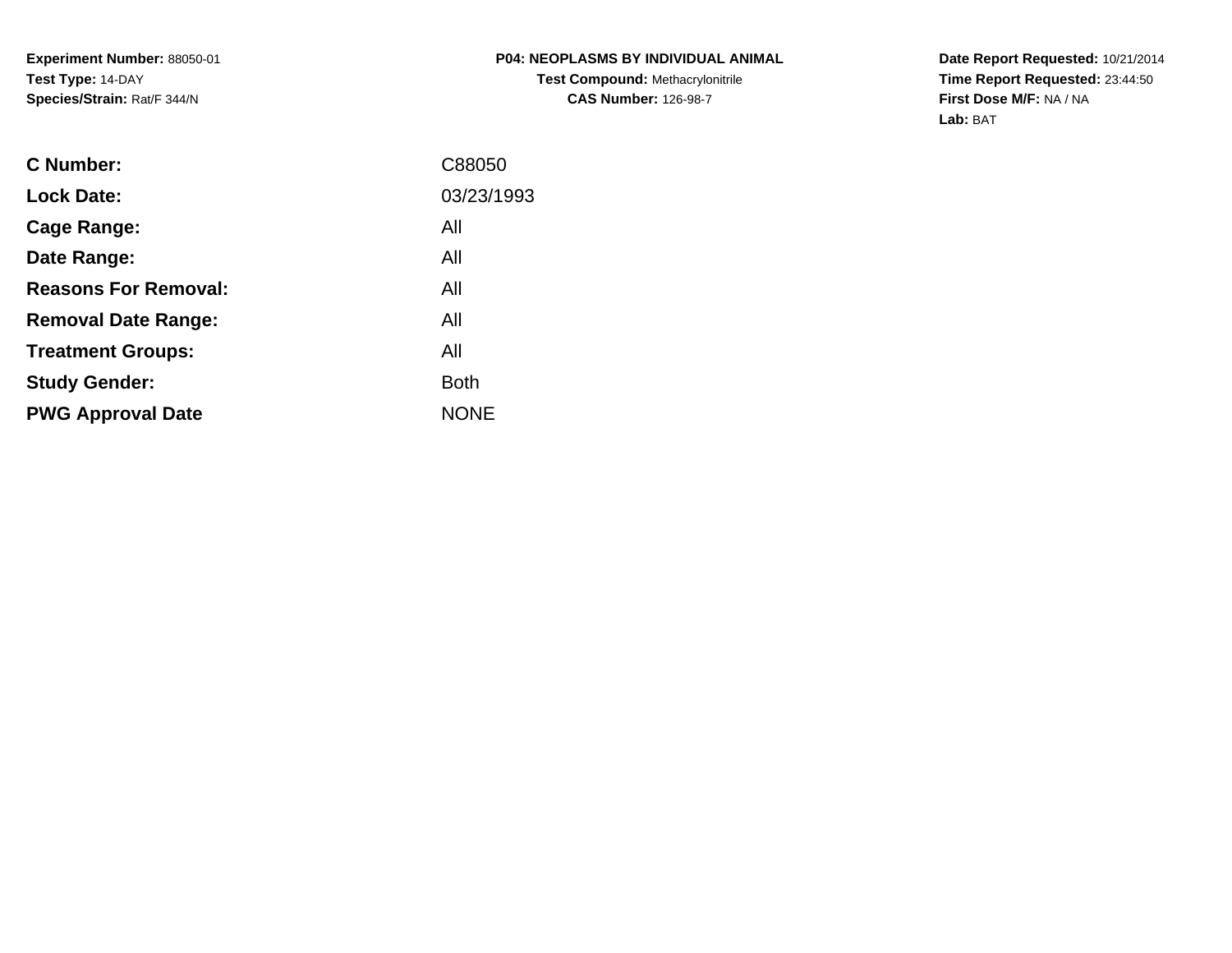#### **P04: NEOPLASMS BY INDIVIDUAL ANIMAL**

**Test Compound:** Methacrylonitrile**CAS Number:** 126-98-7

**Date Report Requested:** 10/21/2014**Time Report Requested:** 23:44:50**First Dose M/F:** NA / NA**Lab:** BAT

| F 344/N Rat Male<br>$0$ G/L                                                                                      | DAY ON TEST      | 0<br>0<br>1<br>5                | 0<br>0<br>1<br>5                   | 0<br>0<br>1<br>5                | 0<br>0<br>$\boldsymbol{l}$<br>5 | 0<br>0<br>1<br>5                 |                       |
|------------------------------------------------------------------------------------------------------------------|------------------|---------------------------------|------------------------------------|---------------------------------|---------------------------------|----------------------------------|-----------------------|
|                                                                                                                  | <b>ANIMAL ID</b> | $\mathbf 0$<br>0<br>0<br>0<br>1 | 0<br>0<br>0<br>0<br>$\overline{2}$ | $\mathbf 0$<br>0<br>0<br>0<br>3 | 0<br>0<br>$\mathbf 0$<br>0<br>4 | 0<br>0<br>0<br>0<br>5            | <i><b>*TOTALS</b></i> |
| <b>Alimentary System</b>                                                                                         |                  |                                 |                                    |                                 |                                 |                                  |                       |
| Intestine Small, Duodenum<br>Liver<br>Stomach, Forestomach<br>Stomach, Glandular<br><b>Cardiovascular System</b> |                  | +<br>$+$<br>$+$<br>$\ddot{}$    | ٠<br>$+$<br>$+$<br>$\ddot{}$       | +<br>+<br>$+$<br>$\ddot{}$      | +<br>+<br>$+$<br>$\ddot{}$      | +<br>+<br>$\ddot{}$<br>$\ddot{}$ | 5<br>5<br>5<br>5      |
| <b>NONE</b><br><b>Endocrine System</b>                                                                           |                  |                                 |                                    |                                 |                                 |                                  |                       |
| <b>Adrenal Cortex</b><br>Adrenal Medulla<br><b>General Body System</b>                                           |                  | +<br>$\ddot{}$                  | +<br>$\ddot{}$                     | $\ddot{}$<br>$\ddot{}$          | $\ddot{}$<br>$\ddot{}$          | +<br>$\ddot{}$                   | 5<br>5                |
| <b>NONE</b><br><b>Genital System</b>                                                                             |                  |                                 |                                    |                                 |                                 |                                  |                       |
| <b>NONE</b><br><b>Hematopoietic System</b>                                                                       |                  |                                 |                                    |                                 |                                 |                                  |                       |
| Spleen<br>Thymus<br><b>Integumentary System</b><br><b>NONE</b>                                                   |                  | $\pm$<br>$\ddot{}$              | +                                  | $\ddot{}$<br>$\ddot{}$          | ÷<br>$\ddot{}$                  | ÷<br>$\ddot{}$                   | 5<br>5                |

\* ..Total animals with tissue examined microscopically; Total animals with tumor **M** . Missing tissue M ..Missing tissue

+ ..Tissue examined microscopically

I ..Insufficient tissue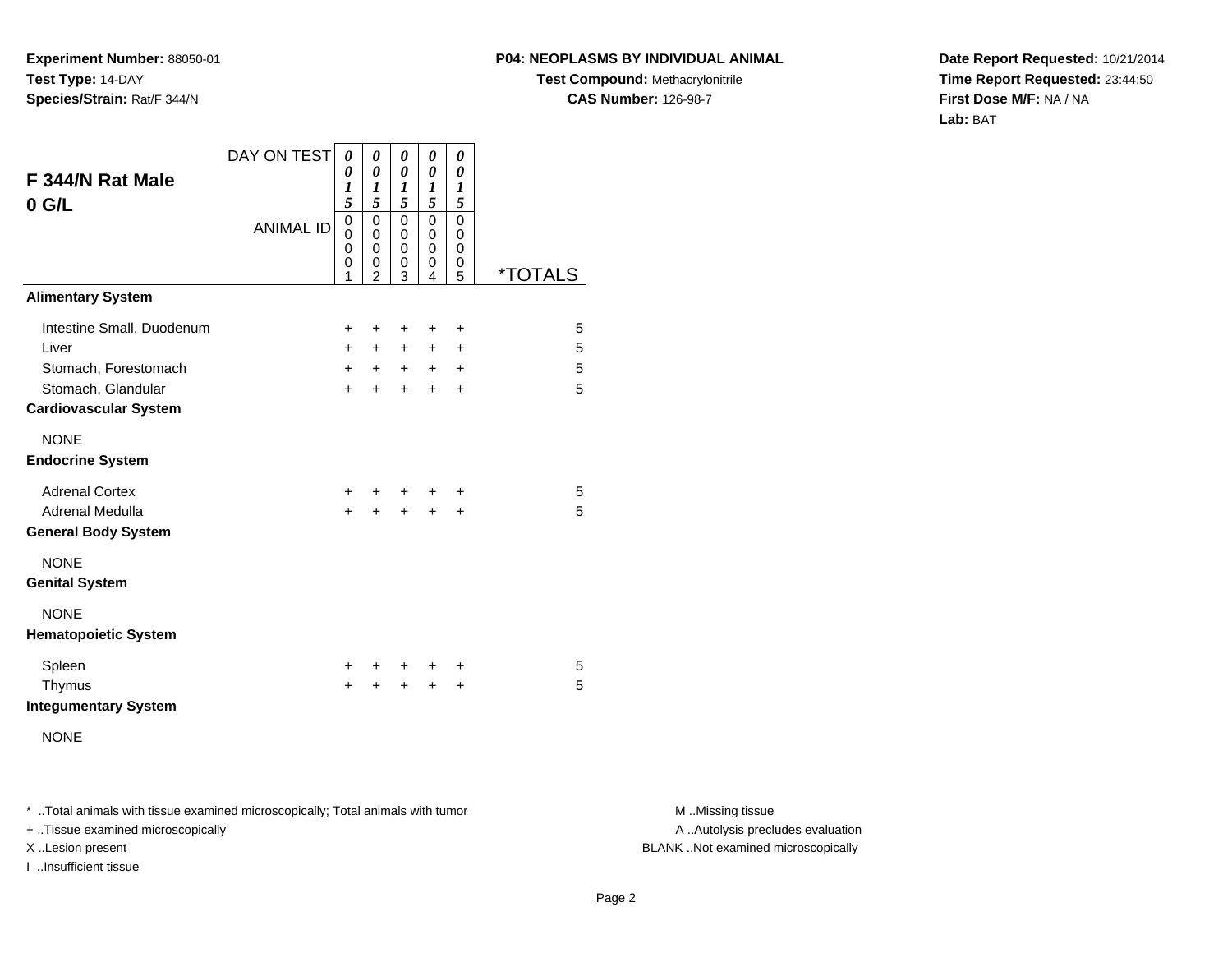# **P04: NEOPLASMS BY INDIVIDUAL ANIMAL**

**Test Compound:** Methacrylonitrile**CAS Number:** 126-98-7

**Date Report Requested:** 10/21/2014**Time Report Requested:** 23:44:50**First Dose M/F:** NA / NA**Lab:** BAT

| F 344/N Rat Male<br>$0$ G/L              | DAY ON TEST      | 0<br>0<br>$\boldsymbol{l}$<br>5                     | 0<br>0<br>1<br>5                            | 0<br>0<br>1<br>5                          | 0<br>0<br>1<br>5                          | 0<br>0<br>$\boldsymbol{l}$<br>5                     |                       |
|------------------------------------------|------------------|-----------------------------------------------------|---------------------------------------------|-------------------------------------------|-------------------------------------------|-----------------------------------------------------|-----------------------|
|                                          | <b>ANIMAL ID</b> | 0<br>$\mathbf 0$<br>$\mathbf 0$<br>$\mathbf 0$<br>1 | 0<br>$\mathsf 0$<br>0<br>0<br>$\mathcal{P}$ | $\mathbf 0$<br>0<br>$\mathbf 0$<br>0<br>3 | 0<br>$\mathbf 0$<br>$\mathbf 0$<br>0<br>4 | $\mathbf 0$<br>$\mathbf 0$<br>$\mathbf 0$<br>0<br>5 | <i><b>*TOTALS</b></i> |
| <b>Musculoskeletal System</b>            |                  |                                                     |                                             |                                           |                                           |                                                     |                       |
| <b>NONE</b><br><b>Nervous System</b>     |                  |                                                     |                                             |                                           |                                           |                                                     |                       |
| <b>Brain</b>                             |                  | $+$                                                 | ٠                                           | ٠                                         | ÷                                         | ÷                                                   | 5                     |
| Peripheral Nerve                         |                  | $+$                                                 | $+$                                         | $+$                                       | $+$                                       | $\ddot{}$                                           | 5                     |
| Spinal Cord<br><b>Respiratory System</b> |                  | $+$                                                 | $\ddot{}$                                   | $\ddot{}$                                 | $\ddot{}$                                 | $\ddot{}$                                           | 5                     |
| Lung<br><b>Special Senses System</b>     |                  | $\ddot{}$                                           | +                                           | ٠                                         | ÷                                         | $\ddot{}$                                           | 5                     |
| <b>NONE</b><br><b>Urinary System</b>     |                  |                                                     |                                             |                                           |                                           |                                                     |                       |
| Kidney<br><b>SYSTEMIC LESIONS</b>        |                  | $\ddot{}$                                           |                                             |                                           |                                           | ÷                                                   | 5                     |
| Multiple Organ                           |                  | ٠                                                   |                                             |                                           |                                           | $\ddot{}$                                           | 5                     |

\* ..Total animals with tissue examined microscopically; Total animals with tumor **M** . Missing tissue M ..Missing tissue

+ ..Tissue examined microscopically

I ..Insufficient tissue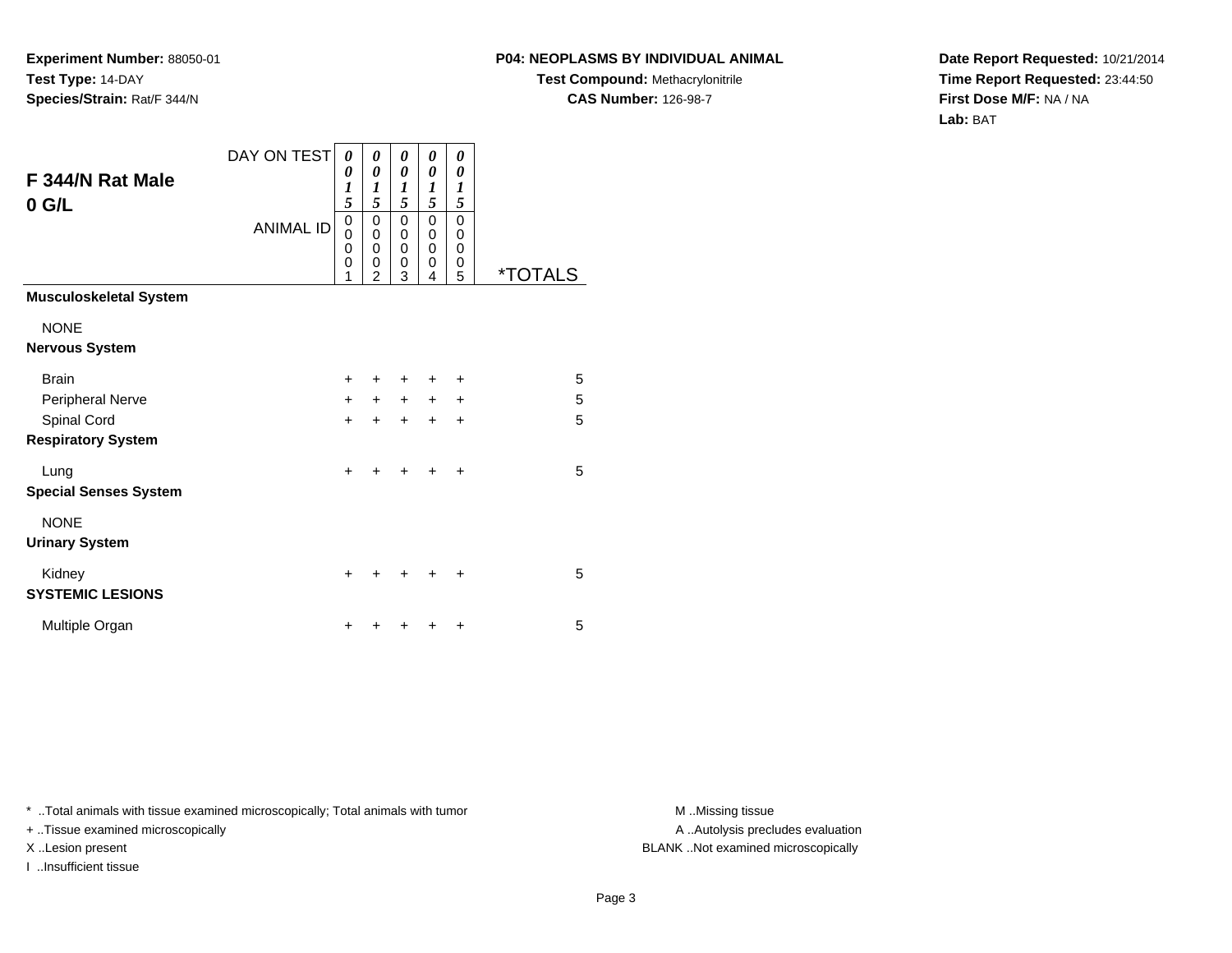# **P04: NEOPLASMS BY INDIVIDUAL ANIMAL**

**Test Compound:** Methacrylonitrile**CAS Number:** 126-98-7

**Date Report Requested:** 10/21/2014**Time Report Requested:** 23:44:50**First Dose M/F:** NA / NA**Lab:** BAT

| F 344/N Rat Male<br>0.3 G/L                                                                                                              | DAY ON TEST<br><b>ANIMAL ID</b> | $\boldsymbol{\theta}$<br>0<br>1<br>5<br>$\mathbf 0$<br>0<br>0<br>0<br>6 | 0<br>$\pmb{\theta}$<br>$\frac{1}{5}$<br>$\mbox{O}$<br>0<br>$\,0\,$<br>0<br>$\overline{7}$ | $\pmb{\theta}$<br>$\pmb{\theta}$<br>$\boldsymbol{l}$<br>5<br>$\overline{0}$<br>0<br>$\,0\,$<br>0<br>8 | 0<br>$\pmb{\theta}$<br>$\frac{1}{5}$<br>$\mathsf 0$<br>0<br>0<br>0<br>9 | $\pmb{\theta}$<br>$\pmb{\theta}$<br>$\boldsymbol{l}$<br>$\sqrt{5}$<br>$\pmb{0}$<br>0<br>0<br>1<br>$\pmb{0}$ | <i><b>*TOTALS</b></i> |                                                                                             |
|------------------------------------------------------------------------------------------------------------------------------------------|---------------------------------|-------------------------------------------------------------------------|-------------------------------------------------------------------------------------------|-------------------------------------------------------------------------------------------------------|-------------------------------------------------------------------------|-------------------------------------------------------------------------------------------------------------|-----------------------|---------------------------------------------------------------------------------------------|
| <b>Alimentary System</b>                                                                                                                 |                                 |                                                                         |                                                                                           |                                                                                                       |                                                                         |                                                                                                             |                       |                                                                                             |
| <b>NONE</b><br><b>Cardiovascular System</b>                                                                                              |                                 |                                                                         |                                                                                           |                                                                                                       |                                                                         |                                                                                                             |                       |                                                                                             |
| <b>NONE</b><br><b>Endocrine System</b>                                                                                                   |                                 |                                                                         |                                                                                           |                                                                                                       |                                                                         |                                                                                                             |                       |                                                                                             |
| <b>NONE</b><br><b>General Body System</b>                                                                                                |                                 |                                                                         |                                                                                           |                                                                                                       |                                                                         |                                                                                                             |                       |                                                                                             |
| <b>NONE</b><br><b>Genital System</b>                                                                                                     |                                 |                                                                         |                                                                                           |                                                                                                       |                                                                         |                                                                                                             |                       |                                                                                             |
| <b>NONE</b><br><b>Hematopoietic System</b>                                                                                               |                                 |                                                                         |                                                                                           |                                                                                                       |                                                                         |                                                                                                             |                       |                                                                                             |
| Thymus<br><b>Integumentary System</b>                                                                                                    |                                 | $+$                                                                     |                                                                                           |                                                                                                       | $+$ $+$ $+$ $+$                                                         |                                                                                                             | 5                     |                                                                                             |
| <b>NONE</b><br><b>Musculoskeletal System</b>                                                                                             |                                 |                                                                         |                                                                                           |                                                                                                       |                                                                         |                                                                                                             |                       |                                                                                             |
| <b>NONE</b><br><b>Nervous System</b>                                                                                                     |                                 |                                                                         |                                                                                           |                                                                                                       |                                                                         |                                                                                                             |                       |                                                                                             |
| <b>NONE</b>                                                                                                                              |                                 |                                                                         |                                                                                           |                                                                                                       |                                                                         |                                                                                                             |                       |                                                                                             |
| *  Total animals with tissue examined microscopically; Total animals with tumor<br>+ Tissue examined microscopically<br>X Lesion present |                                 |                                                                         |                                                                                           |                                                                                                       |                                                                         |                                                                                                             |                       | M Missing tissue<br>A  Autolysis precludes evaluation<br>BLANK Not examined microscopically |

I ..Insufficient tissue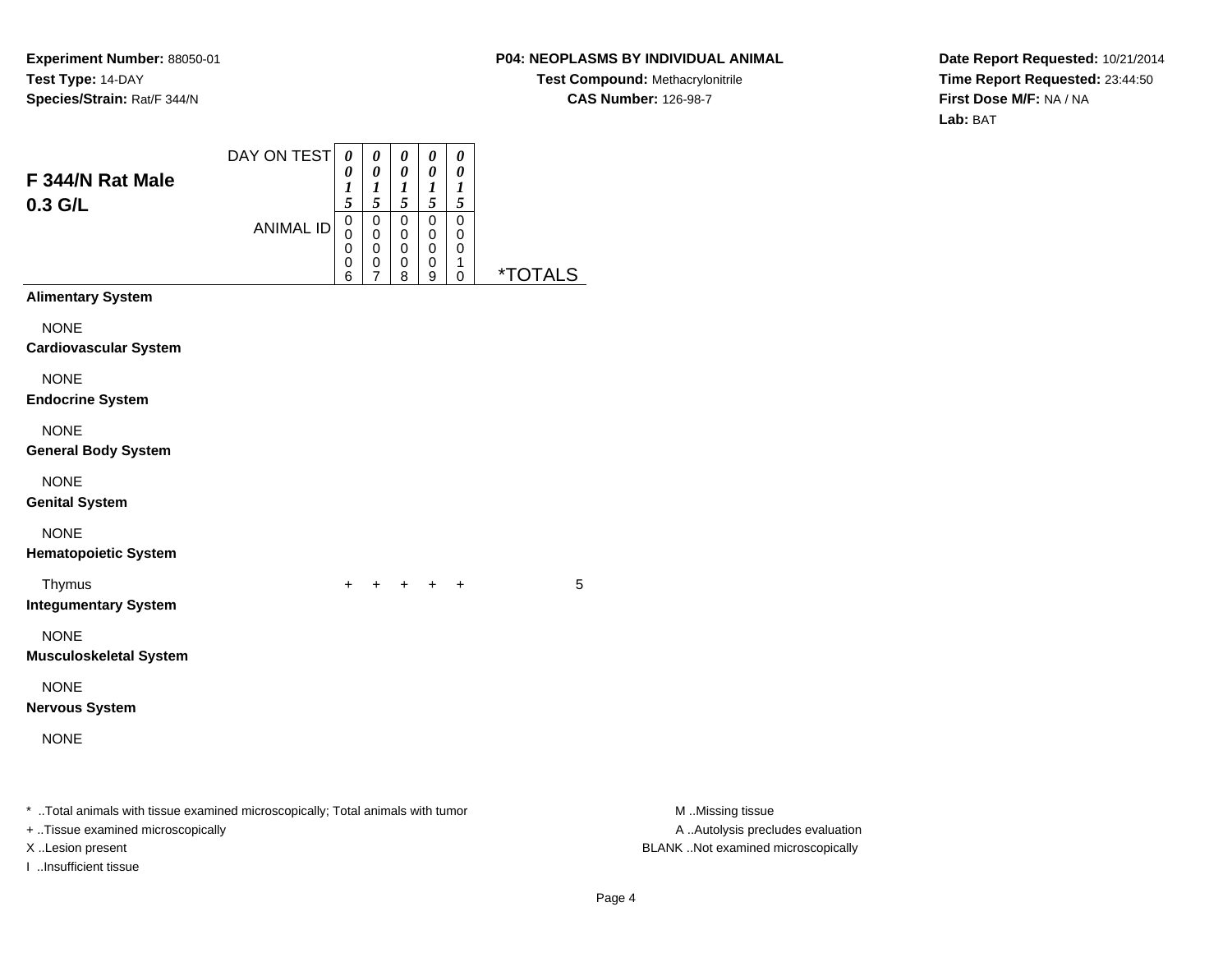### **P04: NEOPLASMS BY INDIVIDUAL ANIMAL**

**Test Compound:** Methacrylonitrile**CAS Number:** 126-98-7

**Date Report Requested:** 10/21/2014**Time Report Requested:** 23:44:50**First Dose M/F:** NA / NA**Lab:** BAT

| F 344/N Rat Male<br>$0.3$ G/L               | DAY ON TEST      | 0<br>0<br>$\boldsymbol{l}$<br>5 | 0<br>0<br>1<br>5                                    | 0<br>0<br>1<br>5      | 0<br>0<br>1<br>5      | 0<br>0<br>1<br>5             |                       |
|---------------------------------------------|------------------|---------------------------------|-----------------------------------------------------|-----------------------|-----------------------|------------------------------|-----------------------|
|                                             | <b>ANIMAL ID</b> | 0<br>0<br>0<br>$\mathbf 0$<br>6 | 0<br>$\mathbf 0$<br>$\mathbf 0$<br>$\mathbf 0$<br>7 | 0<br>0<br>0<br>0<br>8 | 0<br>0<br>0<br>0<br>9 | 0<br>0<br>0<br>1<br>$\Omega$ | <i><b>*TOTALS</b></i> |
| <b>Respiratory System</b>                   |                  |                                 |                                                     |                       |                       |                              |                       |
| <b>NONE</b><br><b>Special Senses System</b> |                  |                                 |                                                     |                       |                       |                              |                       |
| <b>NONE</b><br><b>Urinary System</b>        |                  |                                 |                                                     |                       |                       |                              |                       |
| <b>NONE</b><br><b>SYSTEMIC LESIONS</b>      |                  |                                 |                                                     |                       |                       |                              |                       |
| Multiple Organ                              |                  |                                 |                                                     |                       |                       | ÷                            | 5                     |

\* ..Total animals with tissue examined microscopically; Total animals with tumor **M** . Missing tissue M ..Missing tissue

+ ..Tissue examined microscopically

I ..Insufficient tissue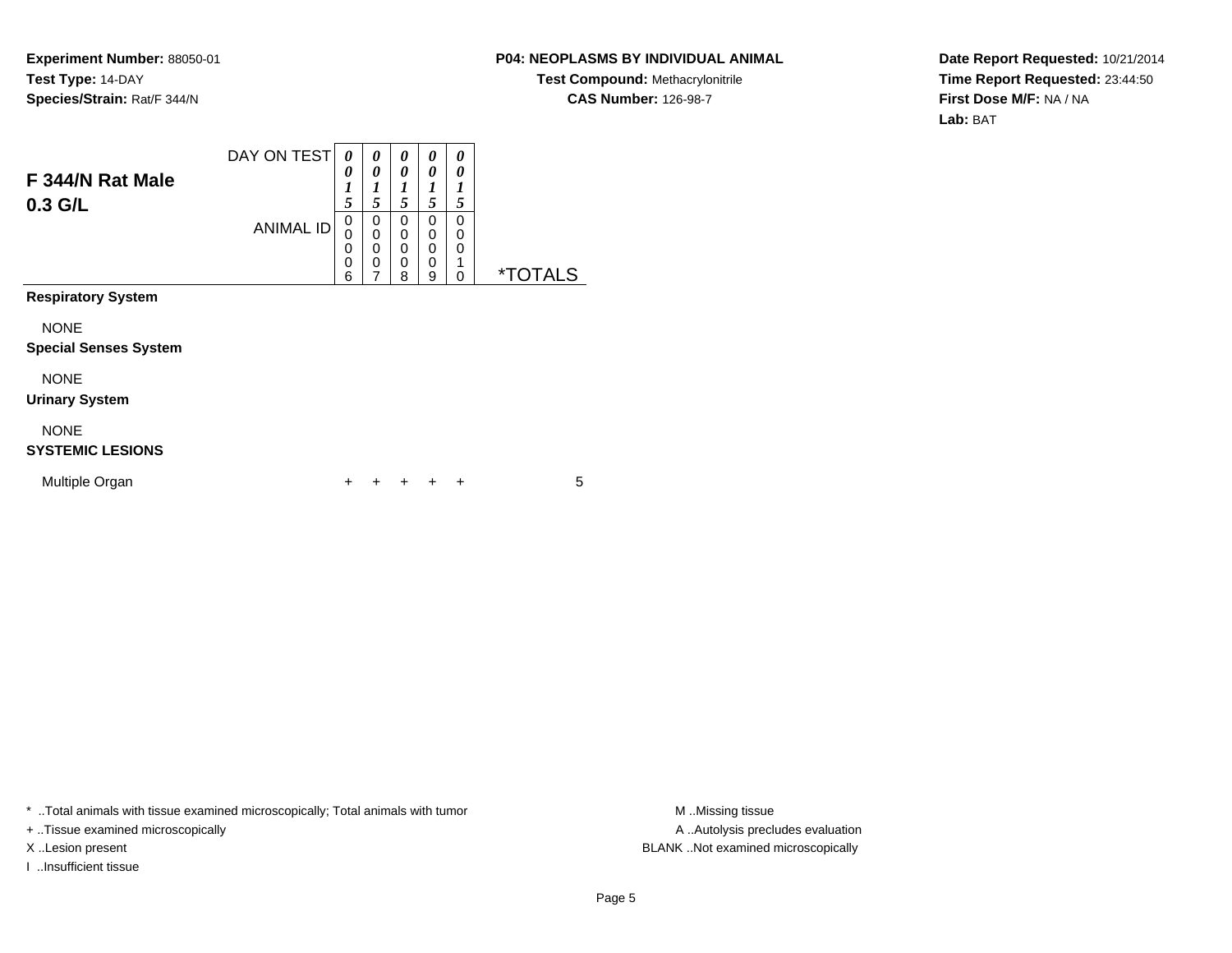# **P04: NEOPLASMS BY INDIVIDUAL ANIMAL**

**Test Compound:** Methacrylonitrile**CAS Number:** 126-98-7

**Date Report Requested:** 10/21/2014**Time Report Requested:** 23:44:50**First Dose M/F:** NA / NA**Lab:** BAT

| F 344/N Rat Male<br>0.6 G/L                                                                                                             | DAY ON TEST<br><b>ANIMAL ID</b> | $\pmb{\theta}$<br>0<br>$\boldsymbol{l}$<br>5<br>0<br>0<br>0<br>1<br>1 | $\pmb{\theta}$<br>0<br>$\frac{1}{5}$<br>$\pmb{0}$<br>0<br>0<br>1<br>$\overline{c}$ | $\pmb{\theta}$<br>$\pmb{\theta}$<br>$\frac{1}{5}$<br>$\mathbf 0$<br>0<br>$\mathbf 0$<br>1<br>3 | $\pmb{\theta}$<br>$\pmb{\theta}$<br>$\frac{1}{5}$<br>$\pmb{0}$<br>0<br>$\mathbf 0$<br>$\mathbf{1}$<br>4 | $\pmb{\theta}$<br>$\pmb{\theta}$<br>$\boldsymbol{l}$<br>$\mathfrak{s}$<br>$\pmb{0}$<br>0<br>0<br>1<br>$\,$ 5 $\,$ | <i><b>*TOTALS</b></i> |                                                                                             |  |
|-----------------------------------------------------------------------------------------------------------------------------------------|---------------------------------|-----------------------------------------------------------------------|------------------------------------------------------------------------------------|------------------------------------------------------------------------------------------------|---------------------------------------------------------------------------------------------------------|-------------------------------------------------------------------------------------------------------------------|-----------------------|---------------------------------------------------------------------------------------------|--|
| <b>Alimentary System</b>                                                                                                                |                                 |                                                                       |                                                                                    |                                                                                                |                                                                                                         |                                                                                                                   |                       |                                                                                             |  |
| <b>NONE</b><br><b>Cardiovascular System</b>                                                                                             |                                 |                                                                       |                                                                                    |                                                                                                |                                                                                                         |                                                                                                                   |                       |                                                                                             |  |
| <b>NONE</b><br><b>Endocrine System</b>                                                                                                  |                                 |                                                                       |                                                                                    |                                                                                                |                                                                                                         |                                                                                                                   |                       |                                                                                             |  |
| <b>NONE</b><br><b>General Body System</b>                                                                                               |                                 |                                                                       |                                                                                    |                                                                                                |                                                                                                         |                                                                                                                   |                       |                                                                                             |  |
| <b>NONE</b><br><b>Genital System</b>                                                                                                    |                                 |                                                                       |                                                                                    |                                                                                                |                                                                                                         |                                                                                                                   |                       |                                                                                             |  |
| <b>NONE</b><br><b>Hematopoietic System</b>                                                                                              |                                 |                                                                       |                                                                                    |                                                                                                |                                                                                                         |                                                                                                                   |                       |                                                                                             |  |
| Thymus<br><b>Integumentary System</b>                                                                                                   |                                 | $+$                                                                   |                                                                                    |                                                                                                | + + + +                                                                                                 |                                                                                                                   | 5                     |                                                                                             |  |
| <b>NONE</b><br><b>Musculoskeletal System</b>                                                                                            |                                 |                                                                       |                                                                                    |                                                                                                |                                                                                                         |                                                                                                                   |                       |                                                                                             |  |
| <b>NONE</b><br><b>Nervous System</b>                                                                                                    |                                 |                                                                       |                                                                                    |                                                                                                |                                                                                                         |                                                                                                                   |                       |                                                                                             |  |
| <b>NONE</b>                                                                                                                             |                                 |                                                                       |                                                                                    |                                                                                                |                                                                                                         |                                                                                                                   |                       |                                                                                             |  |
| * Total animals with tissue examined microscopically; Total animals with tumor<br>+ Tissue examined microscopically<br>X Lesion present |                                 |                                                                       |                                                                                    |                                                                                                |                                                                                                         |                                                                                                                   |                       | M Missing tissue<br>A  Autolysis precludes evaluation<br>BLANK Not examined microscopically |  |

I ..Insufficient tissue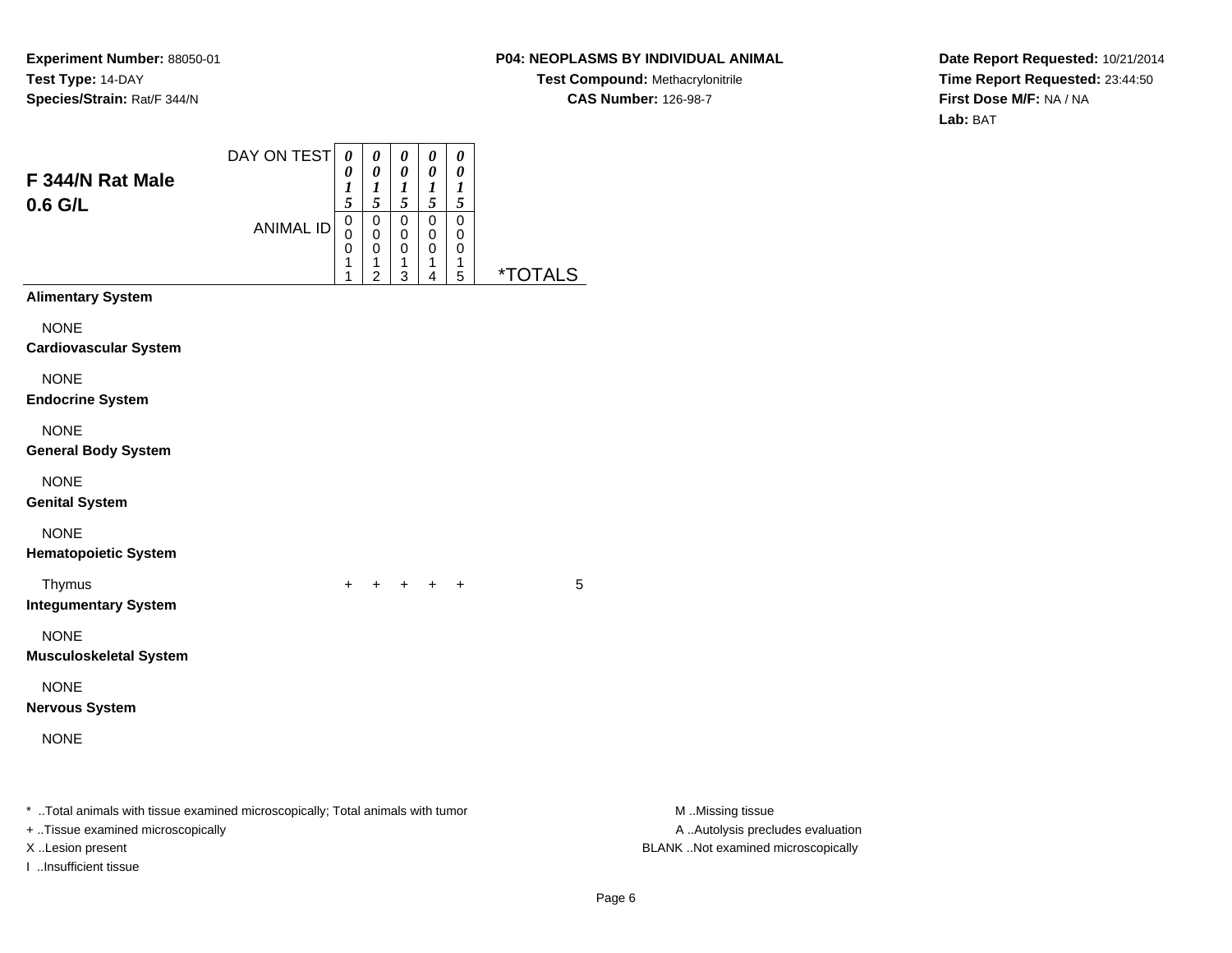#### **P04: NEOPLASMS BY INDIVIDUAL ANIMAL**

**Test Compound:** Methacrylonitrile**CAS Number:** 126-98-7

**Date Report Requested:** 10/21/2014**Time Report Requested:** 23:44:50**First Dose M/F:** NA / NA**Lab:** BAT

| F 344/N Rat Male<br>0.6 G/L                 | DAY ON TEST<br><b>ANIMAL ID</b> | 0<br>0<br>1<br>5<br>$\mathbf 0$<br>0<br>0 | 0<br>0<br>1<br>5<br>0<br>$\mathbf 0$<br>0 | 0<br>0<br>1<br>5<br>0<br>$\mathbf 0$<br>0 | 0<br>0<br>1<br>5<br>0<br>0<br>0 | 0<br>0<br>1<br>5<br>0<br>0<br>0 |                       |
|---------------------------------------------|---------------------------------|-------------------------------------------|-------------------------------------------|-------------------------------------------|---------------------------------|---------------------------------|-----------------------|
|                                             |                                 | 1<br>1                                    | 1<br>$\overline{2}$                       | 3                                         | 4                               | 5                               | <i><b>*TOTALS</b></i> |
| <b>Respiratory System</b>                   |                                 |                                           |                                           |                                           |                                 |                                 |                       |
| <b>NONE</b><br><b>Special Senses System</b> |                                 |                                           |                                           |                                           |                                 |                                 |                       |
| <b>NONE</b><br><b>Urinary System</b>        |                                 |                                           |                                           |                                           |                                 |                                 |                       |
| <b>NONE</b><br><b>SYSTEMIC LESIONS</b>      |                                 |                                           |                                           |                                           |                                 |                                 |                       |
| Multiple Organ                              |                                 | ٠                                         |                                           |                                           |                                 | ÷                               | 5                     |

\* ..Total animals with tissue examined microscopically; Total animals with tumor **M** . Missing tissue M ..Missing tissue

+ ..Tissue examined microscopically

I ..Insufficient tissue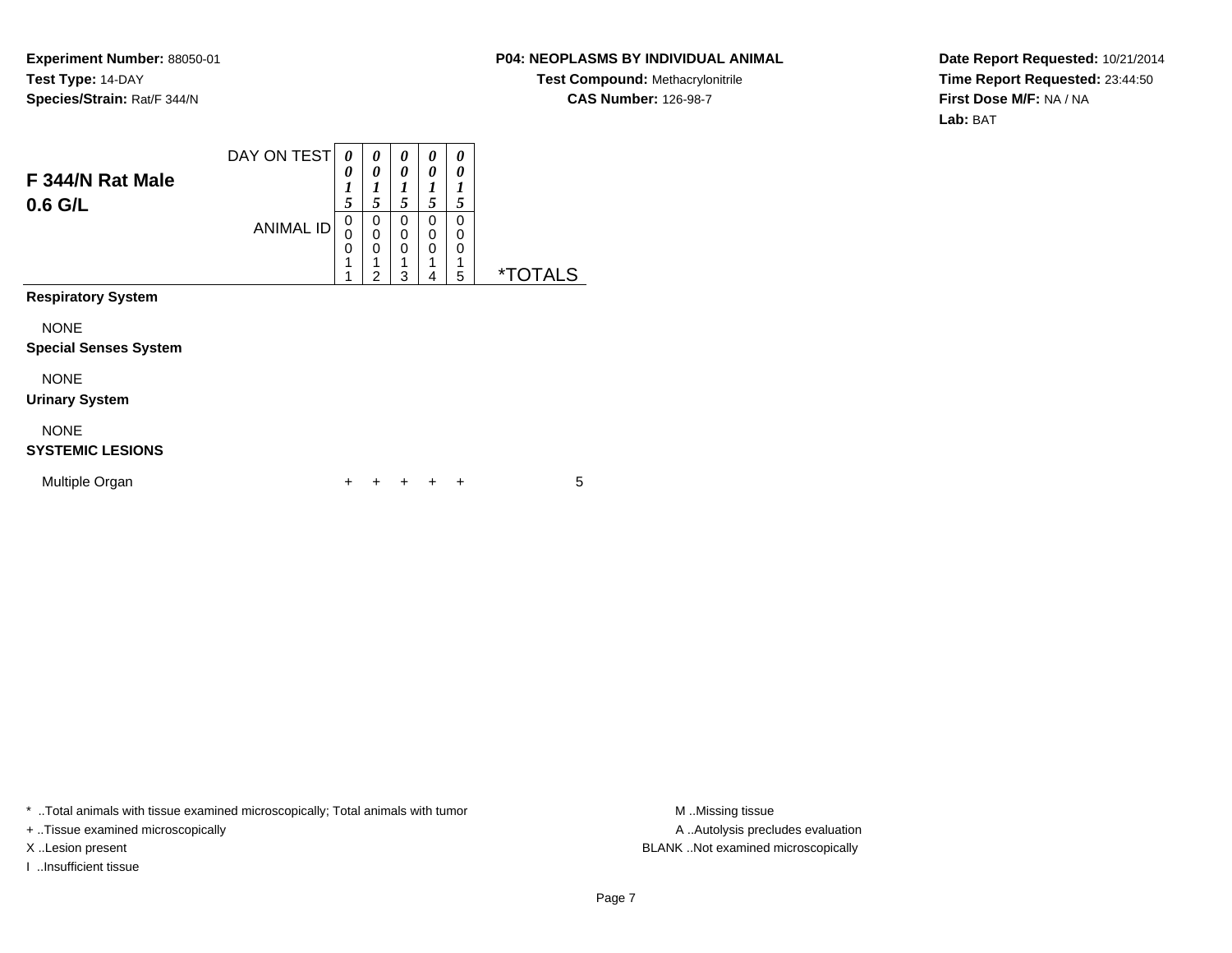# **P04: NEOPLASMS BY INDIVIDUAL ANIMAL**

**Test Compound:** Methacrylonitrile**CAS Number:** 126-98-7

**Date Report Requested:** 10/21/2014**Time Report Requested:** 23:44:50**First Dose M/F:** NA / NA**Lab:** BAT

|                                                                                                                     | DAY ON TEST      | $\pmb{\theta}$<br>0   | $\pmb{\theta}$<br>$\boldsymbol{\theta}$                               | $\pmb{\theta}$<br>$\pmb{\theta}$              | $\pmb{\theta}$<br>$\boldsymbol{\theta}$                    | $\pmb{\theta}$<br>$\boldsymbol{\theta}$                      |                       |                                                       |
|---------------------------------------------------------------------------------------------------------------------|------------------|-----------------------|-----------------------------------------------------------------------|-----------------------------------------------|------------------------------------------------------------|--------------------------------------------------------------|-----------------------|-------------------------------------------------------|
| F 344/N Rat Male<br>$1.2$ G/L                                                                                       |                  | 1<br>5                | $\frac{1}{5}$                                                         | $\frac{1}{5}$                                 | $\frac{1}{5}$                                              | 1<br>$\sqrt{5}$                                              |                       |                                                       |
|                                                                                                                     | <b>ANIMAL ID</b> | 0<br>0<br>0<br>1<br>6 | $\,0\,$<br>$\mathbf 0$<br>$\pmb{0}$<br>$\mathbf{1}$<br>$\overline{7}$ | $\pmb{0}$<br>$\mathbf 0$<br>$\,0\,$<br>1<br>8 | $\pmb{0}$<br>$\mathbf 0$<br>$\pmb{0}$<br>$\mathbf{1}$<br>9 | $\pmb{0}$<br>0<br>$\mathbf 0$<br>$\overline{c}$<br>$\pmb{0}$ | <i><b>*TOTALS</b></i> |                                                       |
| <b>Alimentary System</b>                                                                                            |                  |                       |                                                                       |                                               |                                                            |                                                              |                       |                                                       |
| <b>NONE</b><br><b>Cardiovascular System</b>                                                                         |                  |                       |                                                                       |                                               |                                                            |                                                              |                       |                                                       |
| <b>NONE</b><br><b>Endocrine System</b>                                                                              |                  |                       |                                                                       |                                               |                                                            |                                                              |                       |                                                       |
| <b>NONE</b><br><b>General Body System</b>                                                                           |                  |                       |                                                                       |                                               |                                                            |                                                              |                       |                                                       |
| <b>NONE</b><br><b>Genital System</b>                                                                                |                  |                       |                                                                       |                                               |                                                            |                                                              |                       |                                                       |
| <b>NONE</b><br><b>Hematopoietic System</b>                                                                          |                  |                       |                                                                       |                                               |                                                            |                                                              |                       |                                                       |
| Thymus<br><b>Integumentary System</b>                                                                               |                  | $+$                   | $+$                                                                   |                                               | $+$ $+$ $+$                                                |                                                              | 5                     |                                                       |
| <b>NONE</b><br><b>Musculoskeletal System</b>                                                                        |                  |                       |                                                                       |                                               |                                                            |                                                              |                       |                                                       |
| <b>NONE</b><br><b>Nervous System</b>                                                                                |                  |                       |                                                                       |                                               |                                                            |                                                              |                       |                                                       |
| <b>NONE</b>                                                                                                         |                  |                       |                                                                       |                                               |                                                            |                                                              |                       |                                                       |
| * Total animals with tissue examined microscopically; Total animals with tumor<br>+ Tissue examined microscopically |                  |                       |                                                                       |                                               |                                                            |                                                              |                       | M Missing tissue<br>A  Autolysis precludes evaluation |
| X Lesion present<br>I Insufficient tissue                                                                           |                  |                       |                                                                       |                                               |                                                            |                                                              |                       | BLANK Not examined microscopically                    |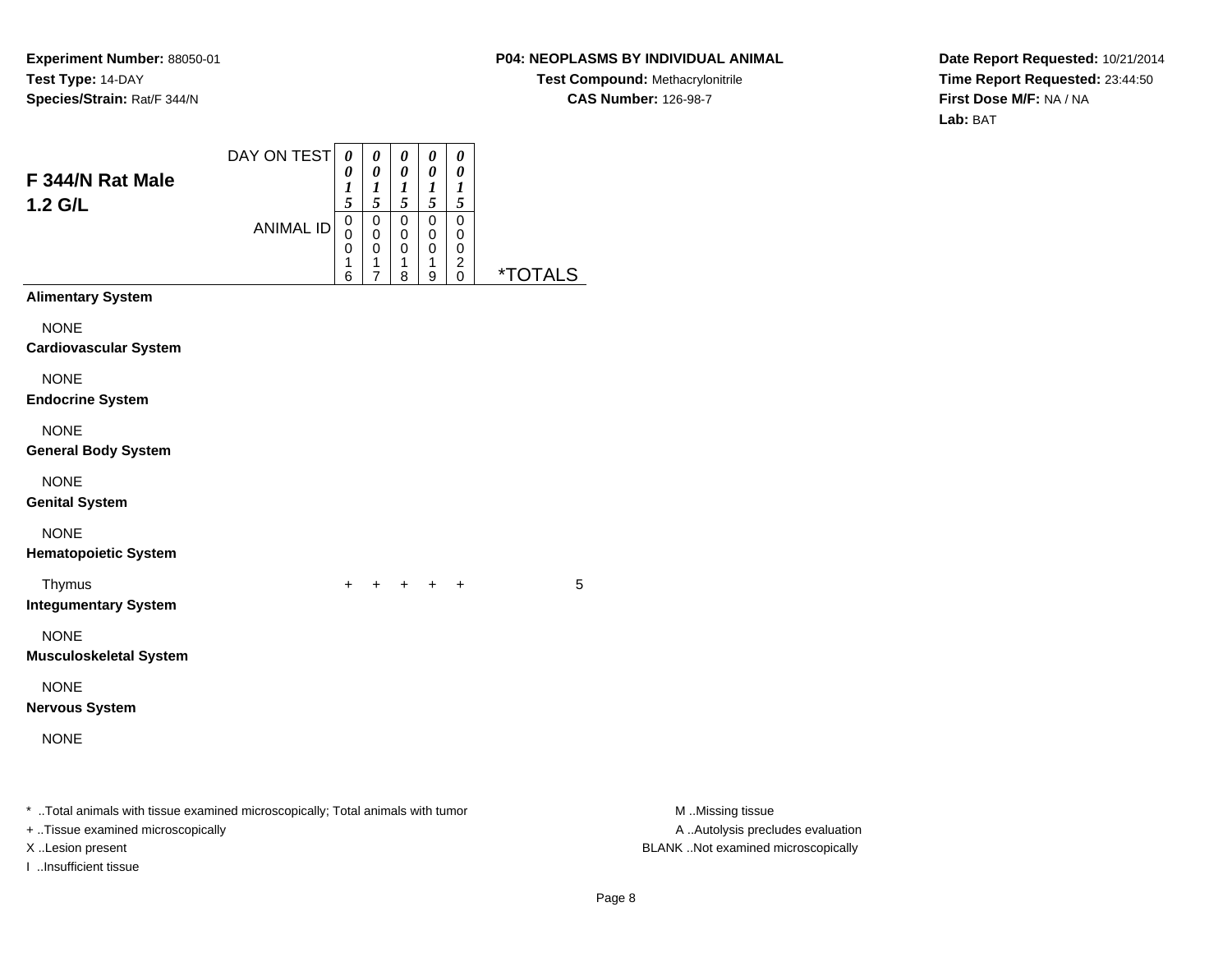### **P04: NEOPLASMS BY INDIVIDUAL ANIMAL**

**Test Compound:** Methacrylonitrile**CAS Number:** 126-98-7

**Date Report Requested:** 10/21/2014**Time Report Requested:** 23:44:50**First Dose M/F:** NA / NA**Lab:** BAT

| F 344/N Rat Male<br>1.2 G/L                 | DAY ON TEST      | 0<br>0<br>$\boldsymbol{l}$<br>5 | 0<br>0<br>$\boldsymbol{l}$<br>5 | 0<br>0<br>1<br>5 | 0<br>0<br>1<br>5      | 0<br>0<br>1<br>5                          |                       |
|---------------------------------------------|------------------|---------------------------------|---------------------------------|------------------|-----------------------|-------------------------------------------|-----------------------|
|                                             | <b>ANIMAL ID</b> | 0<br>0<br>0<br>1<br>6           | 0<br>0<br>0<br>1<br>7           | 0<br>0<br>0<br>8 | 0<br>0<br>0<br>1<br>9 | 0<br>0<br>0<br>$\overline{c}$<br>$\Omega$ | <i><b>*TOTALS</b></i> |
| <b>Respiratory System</b>                   |                  |                                 |                                 |                  |                       |                                           |                       |
| <b>NONE</b><br><b>Special Senses System</b> |                  |                                 |                                 |                  |                       |                                           |                       |
| <b>NONE</b><br><b>Urinary System</b>        |                  |                                 |                                 |                  |                       |                                           |                       |
| <b>NONE</b><br><b>SYSTEMIC LESIONS</b>      |                  |                                 |                                 |                  |                       |                                           |                       |
| Multiple Organ                              |                  | ÷                               |                                 |                  | ÷                     | ÷                                         | 5                     |

\* ..Total animals with tissue examined microscopically; Total animals with tumor **M** . Missing tissue M ..Missing tissue

+ ..Tissue examined microscopically

I ..Insufficient tissue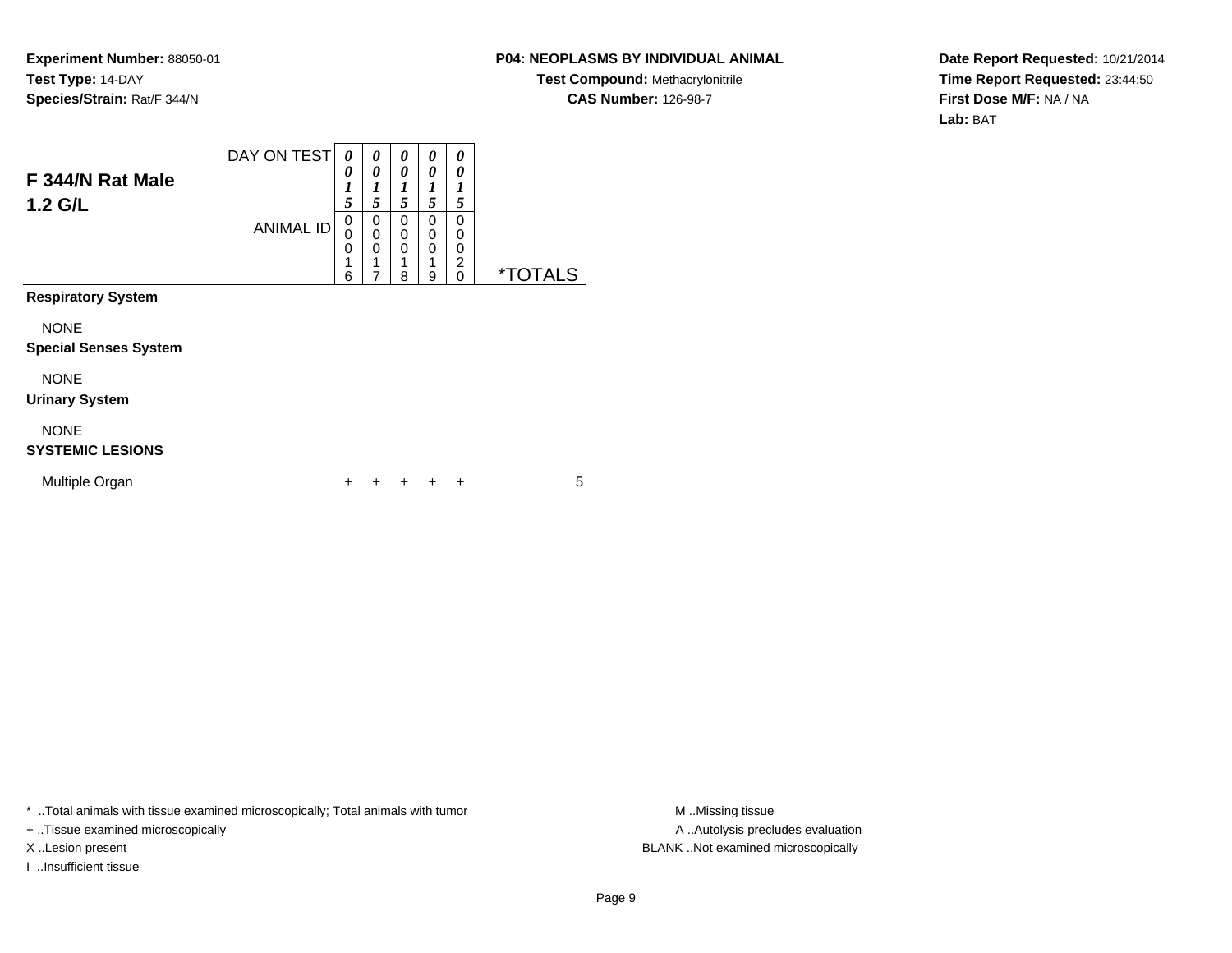# **P04: NEOPLASMS BY INDIVIDUAL ANIMAL**

**Test Compound:** Methacrylonitrile**CAS Number:** 126-98-7

**Date Report Requested:** 10/21/2014**Time Report Requested:** 23:44:50**First Dose M/F:** NA / NA**Lab:** BAT

| F 344/N Rat Male                                                                                                    | DAY ON TEST      | $\pmb{\theta}$<br>0<br>1                                              | 0<br>$\pmb{\theta}$                                             | $\pmb{\theta}$<br>$\pmb{\theta}$<br>$\boldsymbol{l}$     | 0<br>$\pmb{\theta}$<br>$\boldsymbol{l}$                                  | $\pmb{\theta}$<br>$\pmb{\theta}$<br>$\boldsymbol{l}$           |                       |                                                       |  |
|---------------------------------------------------------------------------------------------------------------------|------------------|-----------------------------------------------------------------------|-----------------------------------------------------------------|----------------------------------------------------------|--------------------------------------------------------------------------|----------------------------------------------------------------|-----------------------|-------------------------------------------------------|--|
| 2.4 G/L                                                                                                             | <b>ANIMAL ID</b> | 5<br>$\mathbf 0$<br>0<br>0<br>$\overline{\mathbf{c}}$<br>$\mathbf{1}$ | $\frac{1}{5}$<br>$\pmb{0}$<br>0<br>$\mathbf 0$<br>$\frac{2}{2}$ | 5<br>$\overline{0}$<br>0<br>$\mathbf 0$<br>$\frac{2}{3}$ | $\mathfrak{s}$<br>$\mathbf 0$<br>$\pmb{0}$<br>$\pmb{0}$<br>$\frac{2}{4}$ | $\mathfrak{s}$<br>$\pmb{0}$<br>0<br>$\pmb{0}$<br>$\frac{2}{5}$ | <i><b>*TOTALS</b></i> |                                                       |  |
| <b>Alimentary System</b>                                                                                            |                  |                                                                       |                                                                 |                                                          |                                                                          |                                                                |                       |                                                       |  |
| <b>NONE</b><br><b>Cardiovascular System</b>                                                                         |                  |                                                                       |                                                                 |                                                          |                                                                          |                                                                |                       |                                                       |  |
| <b>NONE</b><br><b>Endocrine System</b>                                                                              |                  |                                                                       |                                                                 |                                                          |                                                                          |                                                                |                       |                                                       |  |
| <b>NONE</b><br><b>General Body System</b>                                                                           |                  |                                                                       |                                                                 |                                                          |                                                                          |                                                                |                       |                                                       |  |
| <b>NONE</b><br><b>Genital System</b>                                                                                |                  |                                                                       |                                                                 |                                                          |                                                                          |                                                                |                       |                                                       |  |
| <b>NONE</b><br><b>Hematopoietic System</b>                                                                          |                  |                                                                       |                                                                 |                                                          |                                                                          |                                                                |                       |                                                       |  |
| Thymus<br><b>Integumentary System</b>                                                                               |                  | $+$                                                                   | $+$                                                             |                                                          | $+$ $+$                                                                  | $^{+}$                                                         | 5                     |                                                       |  |
| <b>NONE</b><br><b>Musculoskeletal System</b>                                                                        |                  |                                                                       |                                                                 |                                                          |                                                                          |                                                                |                       |                                                       |  |
| <b>NONE</b><br><b>Nervous System</b>                                                                                |                  |                                                                       |                                                                 |                                                          |                                                                          |                                                                |                       |                                                       |  |
| <b>NONE</b>                                                                                                         |                  |                                                                       |                                                                 |                                                          |                                                                          |                                                                |                       |                                                       |  |
| * Total animals with tissue examined microscopically; Total animals with tumor<br>+ Tissue examined microscopically |                  |                                                                       |                                                                 |                                                          |                                                                          |                                                                |                       | M Missing tissue<br>A  Autolysis precludes evaluation |  |
| X Lesion present                                                                                                    |                  |                                                                       |                                                                 |                                                          |                                                                          |                                                                |                       | BLANK Not examined microscopically                    |  |

I ..Insufficient tissue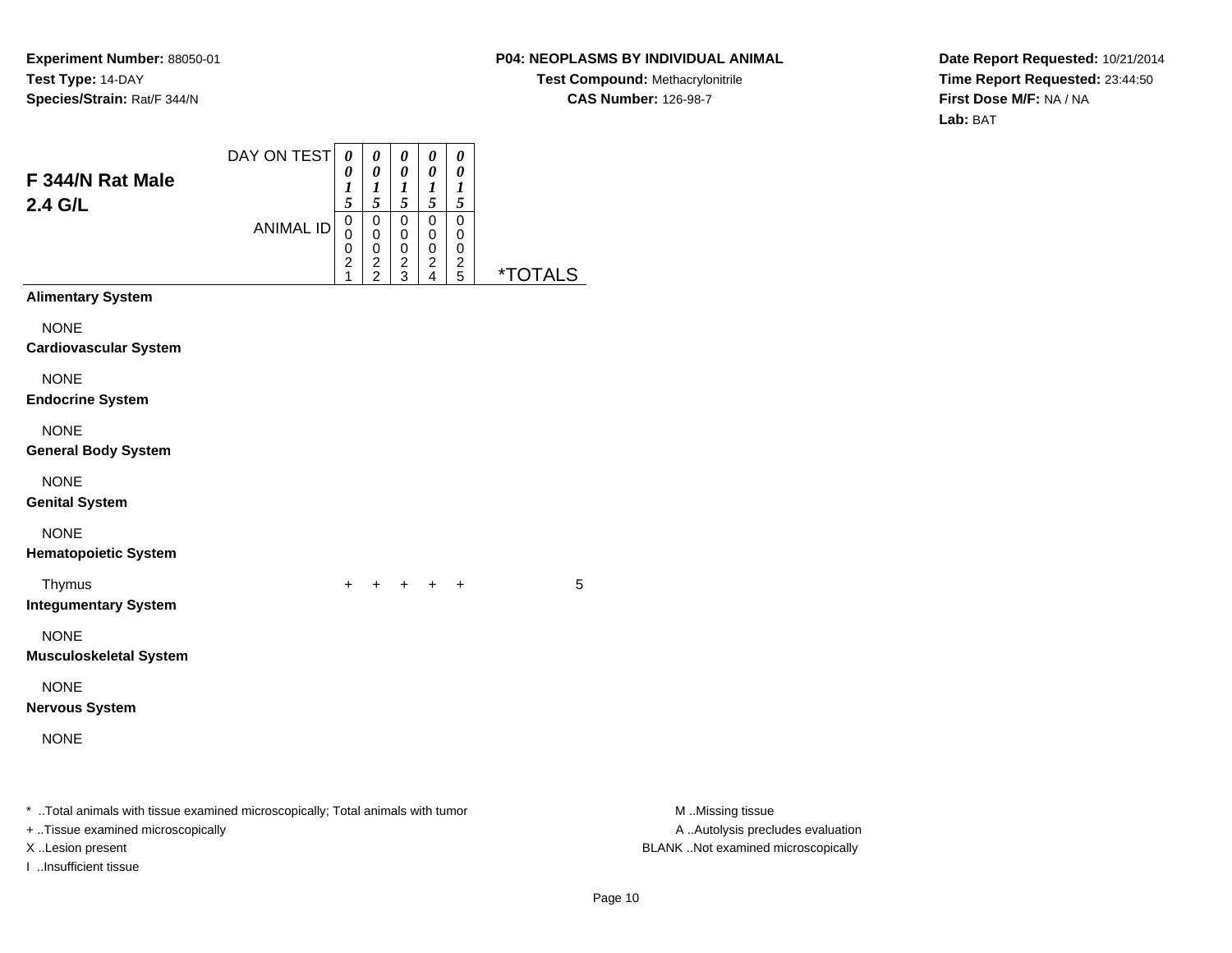### **P04: NEOPLASMS BY INDIVIDUAL ANIMAL**

**Test Compound:** Methacrylonitrile**CAS Number:** 126-98-7

**Date Report Requested:** 10/21/2014**Time Report Requested:** 23:44:50**First Dose M/F:** NA / NA**Lab:** BAT

| F 344/N Rat Male<br>2.4 G/L                 | DAY ON TEST<br><b>ANIMAL ID</b> | 0<br>0<br>$\boldsymbol{l}$<br>5<br>0<br>0 | 0<br>0<br>1<br>5<br>0<br>$\mathbf 0$  | 0<br>0<br>1<br>5<br>0<br>0 | 0<br>0<br>1<br>5<br>0<br>$\mathbf 0$            | 0<br>0<br>1<br>5<br>0<br>0 |                       |
|---------------------------------------------|---------------------------------|-------------------------------------------|---------------------------------------|----------------------------|-------------------------------------------------|----------------------------|-----------------------|
|                                             |                                 | 0<br>$\overline{2}$<br>1                  | 0<br>$\overline{2}$<br>$\overline{2}$ | 0<br>$\overline{2}$<br>3   | $\mathbf 0$<br>$\overline{2}$<br>$\overline{4}$ | 0<br>2<br>5                | <i><b>*TOTALS</b></i> |
| <b>Respiratory System</b>                   |                                 |                                           |                                       |                            |                                                 |                            |                       |
| <b>NONE</b><br><b>Special Senses System</b> |                                 |                                           |                                       |                            |                                                 |                            |                       |
| <b>NONE</b><br><b>Urinary System</b>        |                                 |                                           |                                       |                            |                                                 |                            |                       |
| <b>NONE</b><br><b>SYSTEMIC LESIONS</b>      |                                 |                                           |                                       |                            |                                                 |                            |                       |
| Multiple Organ                              |                                 |                                           |                                       |                            |                                                 | +                          | 5                     |

\* ..Total animals with tissue examined microscopically; Total animals with tumor **M** . Missing tissue M ..Missing tissue

+ ..Tissue examined microscopically

I ..Insufficient tissue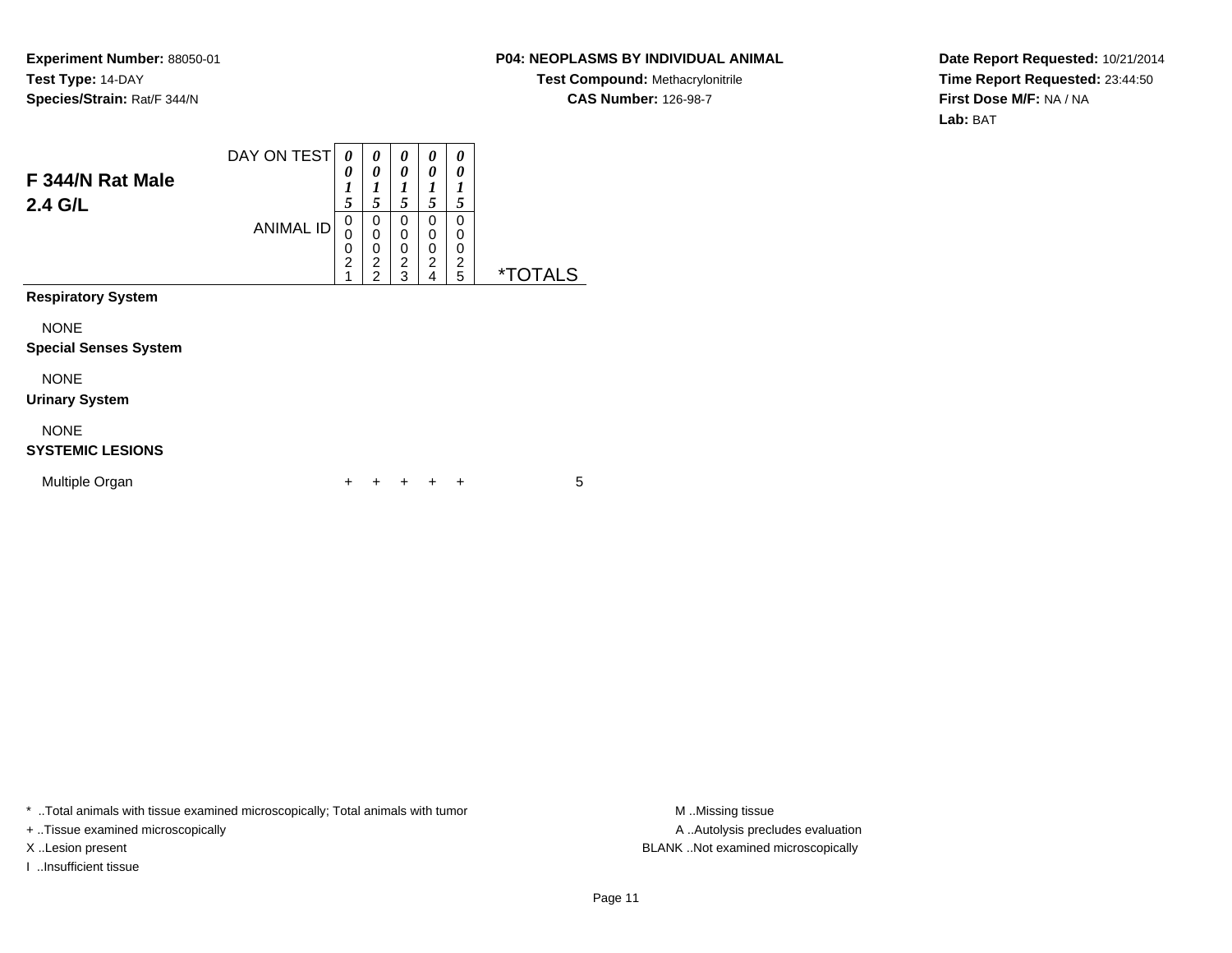#### **P04: NEOPLASMS BY INDIVIDUAL ANIMAL**

**Test Compound:** Methacrylonitrile**CAS Number:** 126-98-7

**Date Report Requested:** 10/21/2014**Time Report Requested:** 23:44:50**First Dose M/F:** NA / NA**Lab:** BAT

| F 344/N Rat Male<br>4.8 G/L                                                | DAY ON TEST      | 0<br>0<br>1<br>5                             | 0<br>0<br>1<br>5                                         | 0<br>0<br>1<br>5                               | 0<br>0<br>1<br>5                             | 0<br>0<br>1<br>5      |                       |
|----------------------------------------------------------------------------|------------------|----------------------------------------------|----------------------------------------------------------|------------------------------------------------|----------------------------------------------|-----------------------|-----------------------|
|                                                                            | <b>ANIMAL ID</b> | $\mathbf 0$<br>0<br>0<br>$\overline{c}$<br>6 | 0<br>0<br>0<br>$\overline{\mathbf{c}}$<br>$\overline{7}$ | 0<br>0<br>$\mathbf 0$<br>$\boldsymbol{2}$<br>8 | 0<br>0<br>$\mathbf 0$<br>$\overline{c}$<br>9 | 0<br>0<br>0<br>3<br>0 | <i><b>*TOTALS</b></i> |
| <b>Alimentary System</b>                                                   |                  |                                              |                                                          |                                                |                                              |                       |                       |
| Intestine Small, Duodenum<br>Liver                                         |                  | +<br>$+$<br>$+$                              | ÷<br>$+$<br>$+$                                          | +<br>+<br>$+$                                  | +<br>+<br>$+$                                | +<br>+<br>$\ddot{}$   | 5<br>5<br>5           |
| Stomach, Forestomach<br>Stomach, Glandular<br><b>Cardiovascular System</b> |                  | $+$                                          | $\ddot{}$                                                | $\ddot{}$                                      | $\ddot{}$                                    | $\ddot{}$             | 5                     |
| <b>NONE</b><br><b>Endocrine System</b>                                     |                  |                                              |                                                          |                                                |                                              |                       |                       |
| <b>Adrenal Cortex</b><br>Adrenal Medulla<br><b>General Body System</b>     |                  | +<br>$\ddot{}$                               | +<br>$\ddot{}$                                           | +<br>$\ddot{}$                                 | $\ddot{}$<br>$\ddot{}$                       | +<br>$\ddot{}$        | 5<br>5                |
| <b>NONE</b><br><b>Genital System</b>                                       |                  |                                              |                                                          |                                                |                                              |                       |                       |
| <b>NONE</b><br><b>Hematopoietic System</b>                                 |                  |                                              |                                                          |                                                |                                              |                       |                       |
| Spleen<br>Thymus<br><b>Integumentary System</b>                            |                  | $\pm$<br>$\ddot{}$                           | +                                                        | $\ddot{}$<br>$\ddot{}$                         | ÷<br>$\ddot{}$                               | ÷<br>$\ddot{}$        | 5<br>5                |
| <b>NONE</b>                                                                |                  |                                              |                                                          |                                                |                                              |                       |                       |

\* ..Total animals with tissue examined microscopically; Total animals with tumor **M** . Missing tissue M ..Missing tissue

+ ..Tissue examined microscopically

I ..Insufficient tissue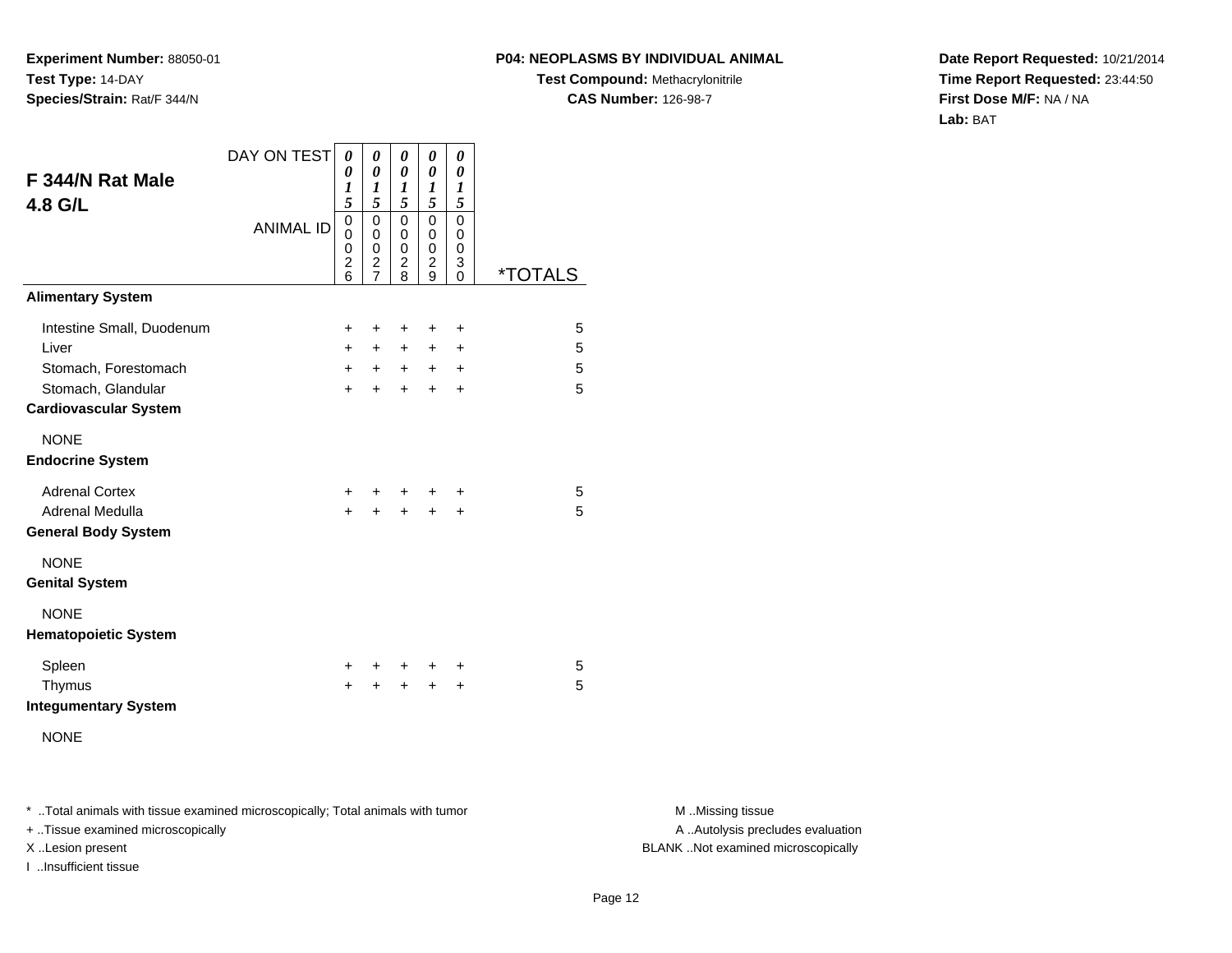# **P04: NEOPLASMS BY INDIVIDUAL ANIMAL**

**Test Compound:** Methacrylonitrile**CAS Number:** 126-98-7

**Date Report Requested:** 10/21/2014**Time Report Requested:** 23:44:50**First Dose M/F:** NA / NA**Lab:** BAT

| F 344/N Rat Male<br>4.8 G/L              | DAY ON TEST      | 0<br>0<br>1<br>5                             | 0<br>$\boldsymbol{\theta}$<br>$\boldsymbol{l}$<br>5                         | 0<br>$\boldsymbol{\theta}$<br>$\boldsymbol{l}$<br>5  | 0<br>0<br>$\boldsymbol{l}$<br>5                      | 0<br>0<br>$\boldsymbol{l}$<br>$\sqrt{5}$                                |                              |
|------------------------------------------|------------------|----------------------------------------------|-----------------------------------------------------------------------------|------------------------------------------------------|------------------------------------------------------|-------------------------------------------------------------------------|------------------------------|
|                                          | <b>ANIMAL ID</b> | $\pmb{0}$<br>0<br>0<br>$\boldsymbol{2}$<br>6 | $\pmb{0}$<br>$\mathbf 0$<br>$\pmb{0}$<br>$\boldsymbol{2}$<br>$\overline{7}$ | $\mathbf 0$<br>0<br>$\pmb{0}$<br>$\overline{c}$<br>8 | $\mathbf 0$<br>0<br>$\pmb{0}$<br>$\overline{c}$<br>9 | $\mathbf 0$<br>0<br>$\,0\,$<br>$\ensuremath{\mathsf{3}}$<br>$\mathbf 0$ | <i><b>*TOTALS</b></i>        |
| <b>Musculoskeletal System</b>            |                  |                                              |                                                                             |                                                      |                                                      |                                                                         |                              |
| <b>NONE</b><br><b>Nervous System</b>     |                  |                                              |                                                                             |                                                      |                                                      |                                                                         |                              |
| <b>Brain</b>                             |                  | $\ddot{}$                                    | $\pm$                                                                       | +                                                    | +                                                    | $\ddot{}$                                                               | 5                            |
| Peripheral Nerve                         |                  | $\ddot{}$                                    | $+$                                                                         | $+$                                                  | $+$                                                  | $\ddot{}$                                                               | 5                            |
| Spinal Cord<br><b>Respiratory System</b> |                  | $\ddot{}$                                    | $\ddot{}$                                                                   | $\ddot{}$                                            | $\ddot{}$                                            | $\ddot{}$                                                               | $\overline{5}$               |
| Lung<br><b>Special Senses System</b>     |                  | $+$                                          | ٠                                                                           | $\ddot{}$                                            | $\ddot{}$                                            | $\ddot{}$                                                               | 5                            |
| <b>NONE</b><br><b>Urinary System</b>     |                  |                                              |                                                                             |                                                      |                                                      |                                                                         |                              |
| Kidney<br><b>SYSTEMIC LESIONS</b>        |                  | $+$                                          | ٠                                                                           | $\pm$                                                | $\pm$                                                | ÷                                                                       | 5                            |
| Multiple Organ                           |                  | +                                            | ٠                                                                           | ٠                                                    | ÷                                                    | $\ddot{}$                                                               | 5<br>*** END OF MALE DATA*** |

\* ..Total animals with tissue examined microscopically; Total animals with tumor **M** . Missing tissue M ..Missing tissue

+ ..Tissue examined microscopically

I ..Insufficient tissue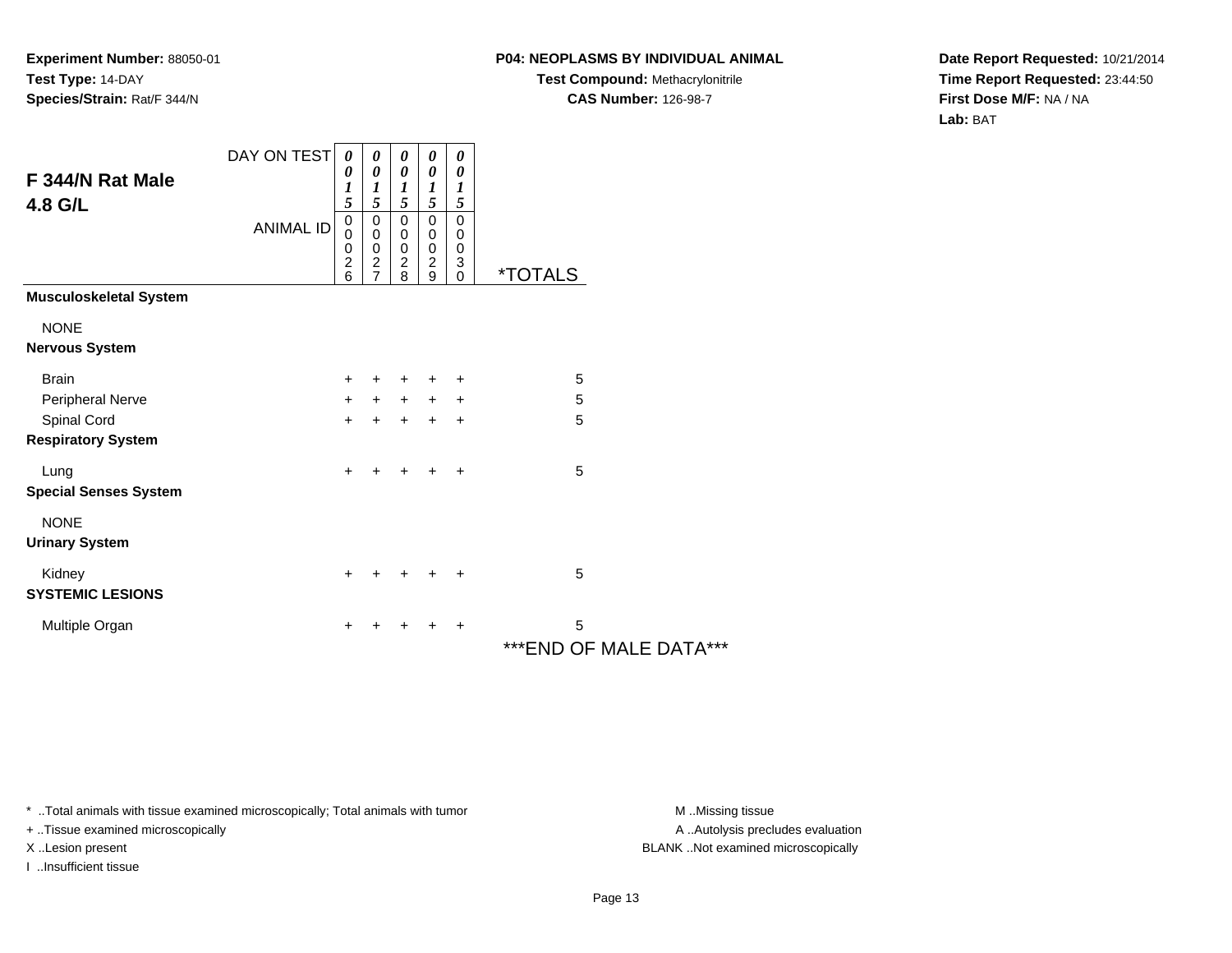#### **P04: NEOPLASMS BY INDIVIDUAL ANIMAL**

**Test Compound:** Methacrylonitrile**CAS Number:** 126-98-7

**Date Report Requested:** 10/21/2014**Time Report Requested:** 23:44:50**First Dose M/F:** NA / NA**Lab:** BAT

| F 344/N Rat Female<br>$0$ G/L                                                                                    | DAY ON TEST      | 0<br>0<br>$\boldsymbol{l}$<br>5 | 0<br>0<br>1<br>5                   | 0<br>0<br>1<br>5               | 0<br>0<br>1<br>5         | 0<br>0<br>$\boldsymbol{l}$<br>5               |                       |
|------------------------------------------------------------------------------------------------------------------|------------------|---------------------------------|------------------------------------|--------------------------------|--------------------------|-----------------------------------------------|-----------------------|
|                                                                                                                  | <b>ANIMAL ID</b> | 0<br>0<br>0<br>3<br>1           | 0<br>0<br>0<br>3<br>$\mathfrak{p}$ | 0<br>0<br>0<br>3<br>3          | 0<br>0<br>0<br>3<br>4    | 0<br>0<br>0<br>$\ensuremath{\mathsf{3}}$<br>5 | <i><b>*TOTALS</b></i> |
| <b>Alimentary System</b>                                                                                         |                  |                                 |                                    |                                |                          |                                               |                       |
| Intestine Small, Duodenum<br>Liver<br>Stomach, Forestomach<br>Stomach, Glandular<br><b>Cardiovascular System</b> |                  | $\pm$<br>$+$<br>$+$<br>$+$      | +<br>$+$<br>$+$<br>$\ddot{}$       | $\ddot{}$<br>$+$<br>$+$<br>$+$ | +<br>$\pm$<br>$+$<br>$+$ | $\ddot{}$<br>$\pm$<br>$\ddot{}$<br>$\ddot{}$  | 5<br>5<br>5<br>5      |
| <b>NONE</b><br><b>Endocrine System</b>                                                                           |                  |                                 |                                    |                                |                          |                                               |                       |
| <b>Adrenal Cortex</b><br>Adrenal Medulla<br><b>General Body System</b>                                           |                  | $\pm$<br>$\ddot{}$              | +<br>$\ddot{}$                     | ٠<br>$\ddot{}$                 | ٠<br>$\ddot{}$           | ÷<br>+                                        | 5<br>5                |
| <b>NONE</b><br><b>Genital System</b>                                                                             |                  |                                 |                                    |                                |                          |                                               |                       |
| <b>NONE</b><br><b>Hematopoietic System</b>                                                                       |                  |                                 |                                    |                                |                          |                                               |                       |
| Spleen<br>Thymus<br><b>Integumentary System</b><br><b>NONE</b>                                                   |                  | $\pm$<br>$\ddot{}$              | +                                  | $\ddot{}$<br>$\ddot{}$         | $\div$<br>$\ddot{}$      | +<br>$\ddot{}$                                | 5<br>5                |

\* ..Total animals with tissue examined microscopically; Total animals with tumor **M** . Missing tissue M ..Missing tissue

+ ..Tissue examined microscopically

I ..Insufficient tissue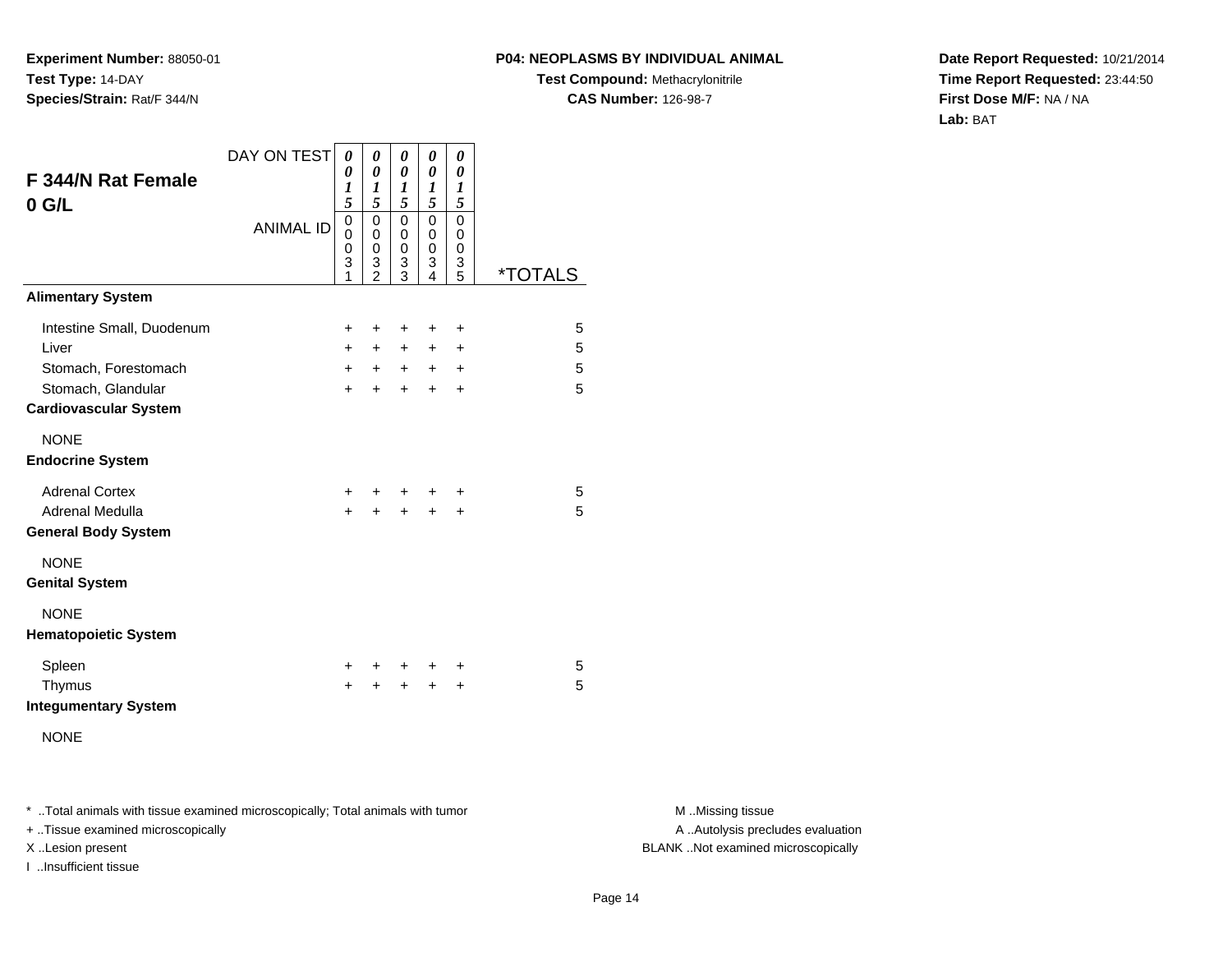# **P04: NEOPLASMS BY INDIVIDUAL ANIMAL**

**Test Compound:** Methacrylonitrile**CAS Number:** 126-98-7

**Date Report Requested:** 10/21/2014**Time Report Requested:** 23:44:50**First Dose M/F:** NA / NA**Lab:** BAT

| F 344/N Rat Female<br>$0$ G/L            | DAY ON TEST<br><b>ANIMAL ID</b> | 0<br>0<br>$\boldsymbol{l}$<br>5<br>$\mathbf 0$<br>0<br>0<br>3<br>1 | 0<br>0<br>1<br>5<br>0<br>0<br>$\boldsymbol{0}$<br>3<br>$\mathfrak{p}$ | 0<br>0<br>1<br>5<br>0<br>0<br>$\boldsymbol{0}$<br>3<br>$\overline{3}$ | 0<br>0<br>1<br>5<br>$\mathbf 0$<br>$\mathbf 0$<br>$\mathbf 0$<br>3<br>4 | 0<br>0<br>1<br>5<br>0<br>0<br>0<br>3<br>5 | <i><b>*TOTALS</b></i> |
|------------------------------------------|---------------------------------|--------------------------------------------------------------------|-----------------------------------------------------------------------|-----------------------------------------------------------------------|-------------------------------------------------------------------------|-------------------------------------------|-----------------------|
| <b>Musculoskeletal System</b>            |                                 |                                                                    |                                                                       |                                                                       |                                                                         |                                           |                       |
| <b>NONE</b><br><b>Nervous System</b>     |                                 |                                                                    |                                                                       |                                                                       |                                                                         |                                           |                       |
| <b>Brain</b>                             |                                 | $\ddot{}$                                                          |                                                                       | ٠                                                                     | $\ddot{}$                                                               | $\ddot{}$                                 | 5                     |
| Peripheral Nerve                         |                                 | $+$                                                                | $+$                                                                   | $+$                                                                   | $+$                                                                     | +                                         | 5                     |
| Spinal Cord<br><b>Respiratory System</b> |                                 | $\ddot{}$                                                          | +                                                                     | $\ddot{}$                                                             | $\ddot{}$                                                               | $\ddot{}$                                 | 5                     |
| Lung<br><b>Special Senses System</b>     |                                 | $\ddot{}$                                                          | $\div$                                                                | $\div$                                                                | $\div$                                                                  | $\div$                                    | 5                     |
| <b>NONE</b><br><b>Urinary System</b>     |                                 |                                                                    |                                                                       |                                                                       |                                                                         |                                           |                       |
| Kidney<br><b>SYSTEMIC LESIONS</b>        |                                 | $\ddot{}$                                                          |                                                                       | +                                                                     |                                                                         | ÷                                         | 5                     |
| Multiple Organ                           |                                 | +                                                                  |                                                                       |                                                                       |                                                                         | ٠                                         | 5                     |

\* ..Total animals with tissue examined microscopically; Total animals with tumor **M** . Missing tissue M ..Missing tissue

+ ..Tissue examined microscopically

I ..Insufficient tissue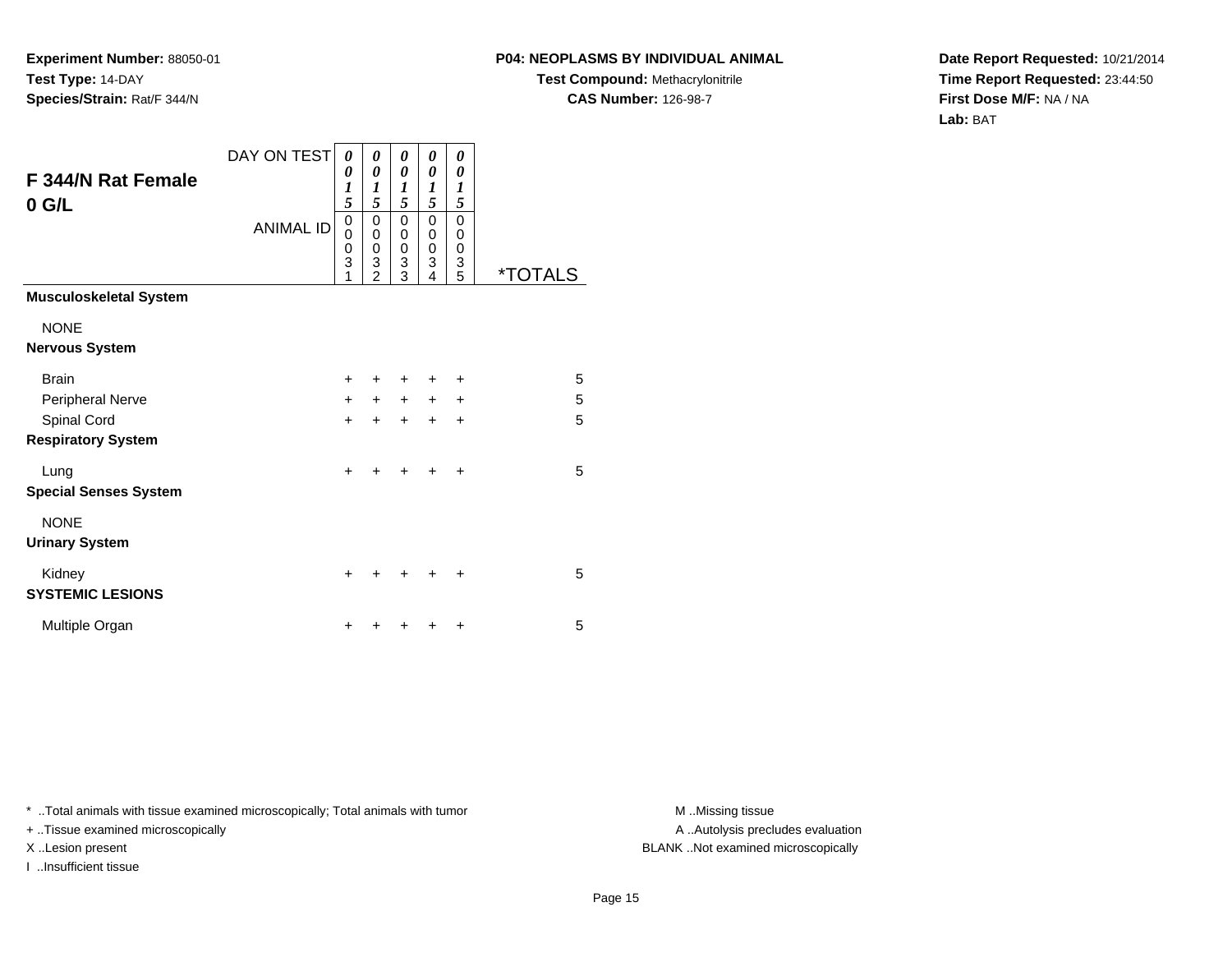# **P04: NEOPLASMS BY INDIVIDUAL ANIMAL**

**Test Compound:** Methacrylonitrile**CAS Number:** 126-98-7

**Date Report Requested:** 10/21/2014**Time Report Requested:** 23:44:50**First Dose M/F:** NA / NA**Lab:** BAT

| F 344/N Rat Female<br>0.3 G/L                                                                                                           | DAY ON TEST<br><b>ANIMAL ID</b> | $\pmb{\theta}$<br>0<br>1<br>5<br>$\pmb{0}$<br>0<br>0<br>$\frac{3}{6}$ | $\pmb{\theta}$<br>$\pmb{\theta}$<br>$\boldsymbol{l}$<br>5<br>$\mathsf 0$<br>$\pmb{0}$<br>$\pmb{0}$<br>$\frac{3}{7}$ | $\pmb{\theta}$<br>$\pmb{\theta}$<br>$\boldsymbol{l}$<br>5<br>$\mathbf 0$<br>$\pmb{0}$<br>$\,0\,$<br>$\frac{3}{8}$ | $\pmb{\theta}$<br>$\pmb{\theta}$<br>$\boldsymbol{l}$<br>$\sqrt{5}$<br>$\pmb{0}$<br>$\pmb{0}$<br>$\pmb{0}$<br>3<br>9 | $\pmb{\theta}$<br>$\pmb{\theta}$<br>$\boldsymbol{l}$<br>$\sqrt{5}$<br>$\mathbf 0$<br>$\pmb{0}$<br>0<br>$\overline{\mathbf{r}}$<br>0 | <i><b>*TOTALS</b></i> |                                                                                             |
|-----------------------------------------------------------------------------------------------------------------------------------------|---------------------------------|-----------------------------------------------------------------------|---------------------------------------------------------------------------------------------------------------------|-------------------------------------------------------------------------------------------------------------------|---------------------------------------------------------------------------------------------------------------------|-------------------------------------------------------------------------------------------------------------------------------------|-----------------------|---------------------------------------------------------------------------------------------|
| <b>Alimentary System</b>                                                                                                                |                                 |                                                                       |                                                                                                                     |                                                                                                                   |                                                                                                                     |                                                                                                                                     |                       |                                                                                             |
| <b>NONE</b><br><b>Cardiovascular System</b>                                                                                             |                                 |                                                                       |                                                                                                                     |                                                                                                                   |                                                                                                                     |                                                                                                                                     |                       |                                                                                             |
| <b>NONE</b><br><b>Endocrine System</b>                                                                                                  |                                 |                                                                       |                                                                                                                     |                                                                                                                   |                                                                                                                     |                                                                                                                                     |                       |                                                                                             |
| <b>NONE</b><br><b>General Body System</b>                                                                                               |                                 |                                                                       |                                                                                                                     |                                                                                                                   |                                                                                                                     |                                                                                                                                     |                       |                                                                                             |
| <b>NONE</b><br><b>Genital System</b>                                                                                                    |                                 |                                                                       |                                                                                                                     |                                                                                                                   |                                                                                                                     |                                                                                                                                     |                       |                                                                                             |
| <b>NONE</b><br><b>Hematopoietic System</b>                                                                                              |                                 |                                                                       |                                                                                                                     |                                                                                                                   |                                                                                                                     |                                                                                                                                     |                       |                                                                                             |
| Thymus<br><b>Integumentary System</b>                                                                                                   |                                 | $+$                                                                   |                                                                                                                     | + + + +                                                                                                           |                                                                                                                     |                                                                                                                                     | 5                     |                                                                                             |
| <b>NONE</b><br><b>Musculoskeletal System</b>                                                                                            |                                 |                                                                       |                                                                                                                     |                                                                                                                   |                                                                                                                     |                                                                                                                                     |                       |                                                                                             |
| <b>NONE</b><br><b>Nervous System</b>                                                                                                    |                                 |                                                                       |                                                                                                                     |                                                                                                                   |                                                                                                                     |                                                                                                                                     |                       |                                                                                             |
| <b>NONE</b>                                                                                                                             |                                 |                                                                       |                                                                                                                     |                                                                                                                   |                                                                                                                     |                                                                                                                                     |                       |                                                                                             |
| * Total animals with tissue examined microscopically; Total animals with tumor<br>+ Tissue examined microscopically<br>X Lesion present |                                 |                                                                       |                                                                                                                     |                                                                                                                   |                                                                                                                     |                                                                                                                                     |                       | M Missing tissue<br>A  Autolysis precludes evaluation<br>BLANK Not examined microscopically |

I ..Insufficient tissue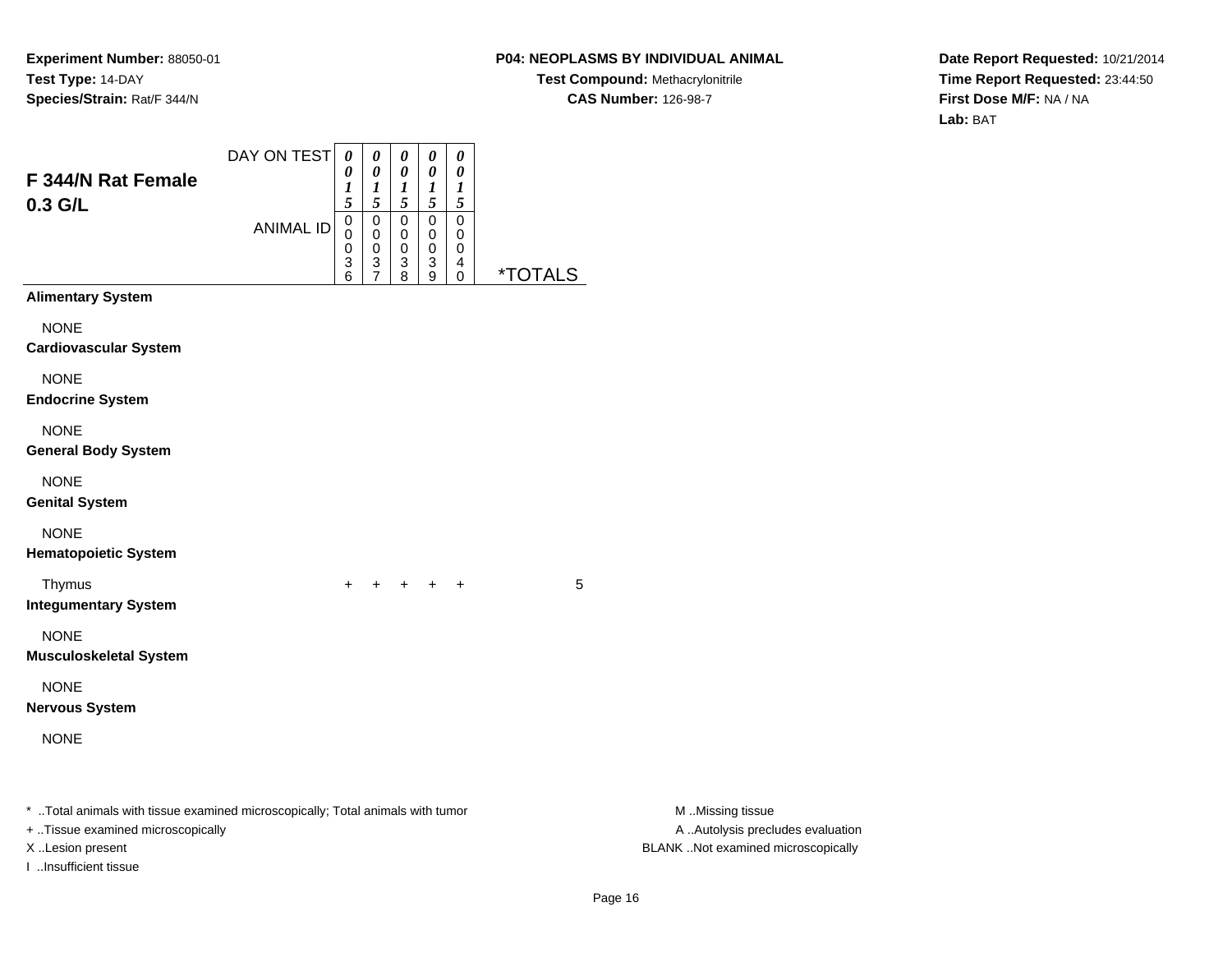### **P04: NEOPLASMS BY INDIVIDUAL ANIMAL**

**Test Compound:** Methacrylonitrile**CAS Number:** 126-98-7

**Date Report Requested:** 10/21/2014**Time Report Requested:** 23:44:50**First Dose M/F:** NA / NA**Lab:** BAT

| F 344/N Rat Female<br>0.3 G/L               | DAY ON TEST<br><b>ANIMAL ID</b> | 0<br>0<br>1<br>5<br>0<br>0<br>0<br>3 | 0<br>0<br>1<br>5<br>0<br>$\mathbf 0$<br>$\frac{0}{3}$ | 0<br>0<br>1<br>5<br>0<br>0<br>0<br>3 | 0<br>0<br>1<br>5<br>0<br>0<br>0<br>3 | 0<br>0<br>1<br>5<br>$\Omega$<br>0<br>0<br>4 |                       |  |
|---------------------------------------------|---------------------------------|--------------------------------------|-------------------------------------------------------|--------------------------------------|--------------------------------------|---------------------------------------------|-----------------------|--|
| <b>Respiratory System</b>                   |                                 | 6                                    | $\overline{7}$                                        | 8                                    | 9                                    | 0                                           | <i><b>*TOTALS</b></i> |  |
| <b>NONE</b><br><b>Special Senses System</b> |                                 |                                      |                                                       |                                      |                                      |                                             |                       |  |
| <b>NONE</b><br><b>Urinary System</b>        |                                 |                                      |                                                       |                                      |                                      |                                             |                       |  |
| <b>NONE</b><br><b>SYSTEMIC LESIONS</b>      |                                 |                                      |                                                       |                                      |                                      |                                             |                       |  |
| Multiple Organ                              |                                 | ÷                                    |                                                       |                                      |                                      | ÷                                           | 5                     |  |

\* ..Total animals with tissue examined microscopically; Total animals with tumor **M** . Missing tissue M ..Missing tissue

+ ..Tissue examined microscopically

I ..Insufficient tissue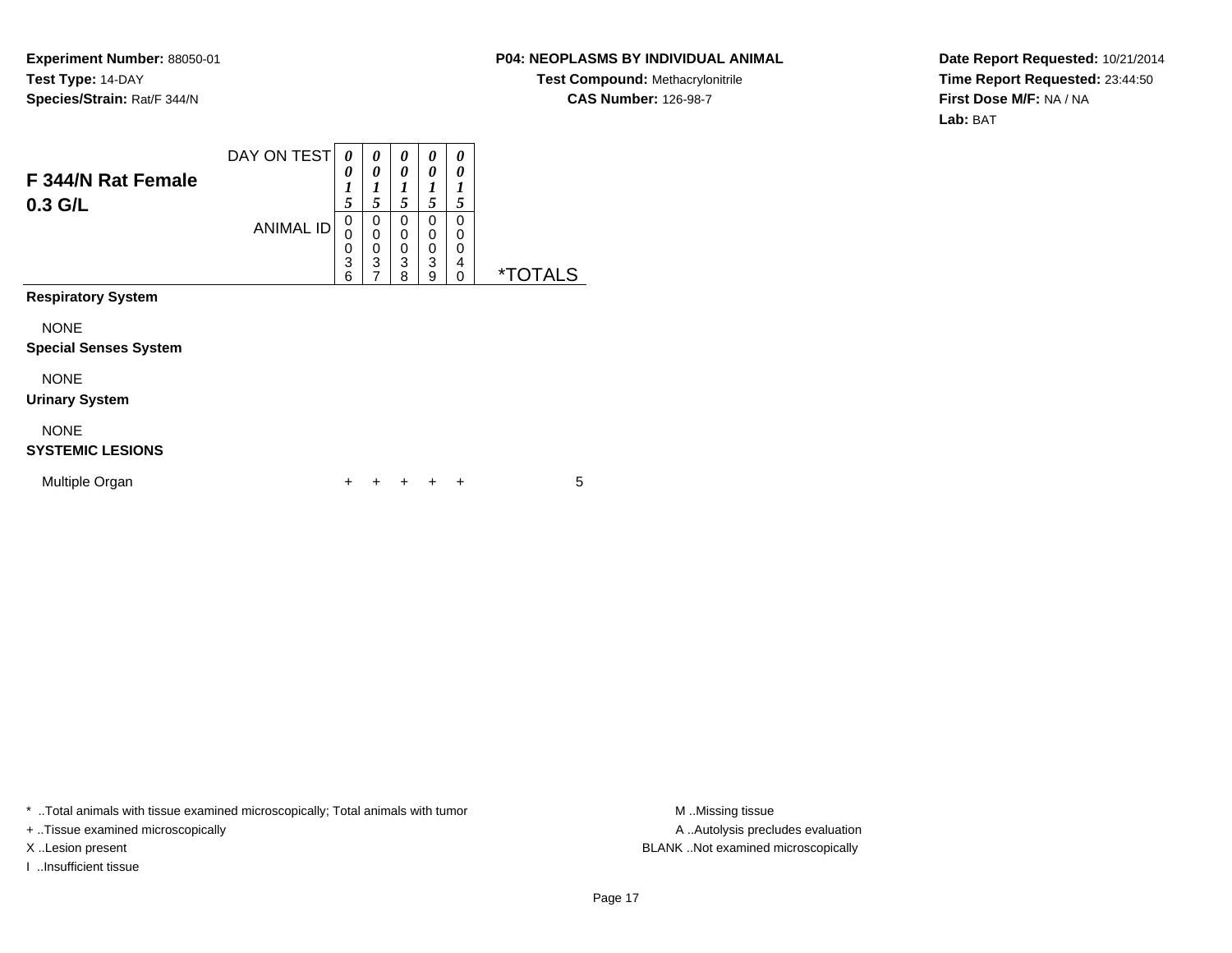# **P04: NEOPLASMS BY INDIVIDUAL ANIMAL**

**Test Compound:** Methacrylonitrile**CAS Number:** 126-98-7

**Date Report Requested:** 10/21/2014**Time Report Requested:** 23:44:50**First Dose M/F:** NA / NA**Lab:** BAT

| F 344/N Rat Female<br>0.6 G/L                                                                                                           | DAY ON TEST<br><b>ANIMAL ID</b> | $\boldsymbol{\theta}$<br>0<br>1<br>5<br>$\mathbf 0$<br>0<br>0<br>4<br>1 | $\boldsymbol{\theta}$<br>$\pmb{\theta}$<br>$\boldsymbol{l}$<br>$\sqrt{5}$<br>$\mathbf 0$<br>$\mathbf 0$<br>0<br>4<br>$\overline{2}$ | $\pmb{\theta}$<br>$\pmb{\theta}$<br>$\boldsymbol{l}$<br>$\sqrt{5}$<br>$\mathbf 0$<br>$\pmb{0}$<br>$\pmb{0}$<br>$\frac{4}{3}$ | 0<br>$\pmb{\theta}$<br>$\boldsymbol{l}$<br>$\sqrt{5}$<br>$\pmb{0}$<br>0<br>0<br>4<br>4 | $\boldsymbol{\theta}$<br>$\pmb{\theta}$<br>$\boldsymbol{l}$<br>$\sqrt{5}$<br>$\pmb{0}$<br>0<br>0<br>$\begin{array}{c} 4 \\ 5 \end{array}$ | <i><b>*TOTALS</b></i> |                                                                                             |
|-----------------------------------------------------------------------------------------------------------------------------------------|---------------------------------|-------------------------------------------------------------------------|-------------------------------------------------------------------------------------------------------------------------------------|------------------------------------------------------------------------------------------------------------------------------|----------------------------------------------------------------------------------------|-------------------------------------------------------------------------------------------------------------------------------------------|-----------------------|---------------------------------------------------------------------------------------------|
| <b>Alimentary System</b>                                                                                                                |                                 |                                                                         |                                                                                                                                     |                                                                                                                              |                                                                                        |                                                                                                                                           |                       |                                                                                             |
| <b>NONE</b><br><b>Cardiovascular System</b>                                                                                             |                                 |                                                                         |                                                                                                                                     |                                                                                                                              |                                                                                        |                                                                                                                                           |                       |                                                                                             |
| <b>NONE</b><br><b>Endocrine System</b>                                                                                                  |                                 |                                                                         |                                                                                                                                     |                                                                                                                              |                                                                                        |                                                                                                                                           |                       |                                                                                             |
| <b>NONE</b><br><b>General Body System</b>                                                                                               |                                 |                                                                         |                                                                                                                                     |                                                                                                                              |                                                                                        |                                                                                                                                           |                       |                                                                                             |
| <b>NONE</b><br><b>Genital System</b>                                                                                                    |                                 |                                                                         |                                                                                                                                     |                                                                                                                              |                                                                                        |                                                                                                                                           |                       |                                                                                             |
| <b>NONE</b><br><b>Hematopoietic System</b>                                                                                              |                                 |                                                                         |                                                                                                                                     |                                                                                                                              |                                                                                        |                                                                                                                                           |                       |                                                                                             |
| Thymus<br><b>Integumentary System</b>                                                                                                   |                                 | $+$                                                                     |                                                                                                                                     |                                                                                                                              | $+$ $+$ $+$ $+$                                                                        |                                                                                                                                           | 5                     |                                                                                             |
| <b>NONE</b><br><b>Musculoskeletal System</b>                                                                                            |                                 |                                                                         |                                                                                                                                     |                                                                                                                              |                                                                                        |                                                                                                                                           |                       |                                                                                             |
| <b>NONE</b><br><b>Nervous System</b>                                                                                                    |                                 |                                                                         |                                                                                                                                     |                                                                                                                              |                                                                                        |                                                                                                                                           |                       |                                                                                             |
| <b>NONE</b>                                                                                                                             |                                 |                                                                         |                                                                                                                                     |                                                                                                                              |                                                                                        |                                                                                                                                           |                       |                                                                                             |
| * Total animals with tissue examined microscopically; Total animals with tumor<br>+ Tissue examined microscopically<br>X Lesion present |                                 |                                                                         |                                                                                                                                     |                                                                                                                              |                                                                                        |                                                                                                                                           |                       | M Missing tissue<br>A  Autolysis precludes evaluation<br>BLANK Not examined microscopically |

I ..Insufficient tissue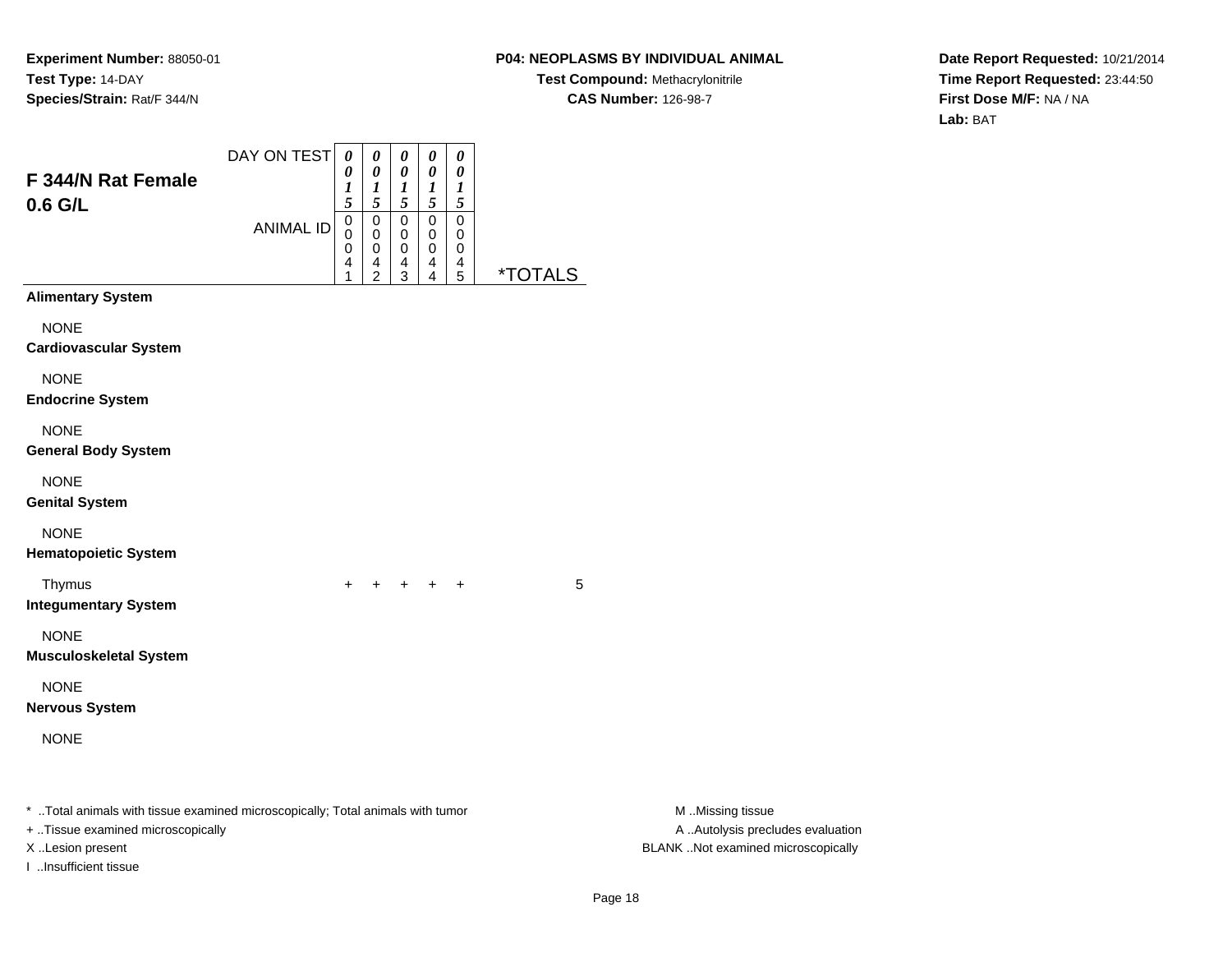### **P04: NEOPLASMS BY INDIVIDUAL ANIMAL**

**Test Compound:** Methacrylonitrile**CAS Number:** 126-98-7

**Date Report Requested:** 10/21/2014**Time Report Requested:** 23:44:50**First Dose M/F:** NA / NA**Lab:** BAT

| F 344/N Rat Female<br>$0.6$ G/L             | DAY ON TEST<br><b>ANIMAL ID</b> | 0<br>0<br>1<br>5<br>$\mathbf 0$<br>0<br>0<br>4<br>4 | 0<br>0<br>1<br>5<br>0<br>0<br>$\mathbf 0$<br>4<br>$\overline{2}$ | 0<br>0<br>1<br>5<br>0<br>0<br>0<br>4<br>3 | 0<br>0<br>1<br>5<br>0<br>0<br>0<br>4<br>4 | 0<br>0<br>1<br>5<br>0<br>0<br>0<br>4<br>5 | <i><b>*TOTALS</b></i> |
|---------------------------------------------|---------------------------------|-----------------------------------------------------|------------------------------------------------------------------|-------------------------------------------|-------------------------------------------|-------------------------------------------|-----------------------|
| <b>Respiratory System</b>                   |                                 |                                                     |                                                                  |                                           |                                           |                                           |                       |
| <b>NONE</b><br><b>Special Senses System</b> |                                 |                                                     |                                                                  |                                           |                                           |                                           |                       |
| <b>NONE</b><br><b>Urinary System</b>        |                                 |                                                     |                                                                  |                                           |                                           |                                           |                       |
| <b>NONE</b><br><b>SYSTEMIC LESIONS</b>      |                                 |                                                     |                                                                  |                                           |                                           |                                           |                       |
| Multiple Organ                              |                                 |                                                     |                                                                  |                                           |                                           | ÷                                         | 5                     |

\* ..Total animals with tissue examined microscopically; Total animals with tumor **M** . Missing tissue M ..Missing tissue

+ ..Tissue examined microscopically

I ..Insufficient tissue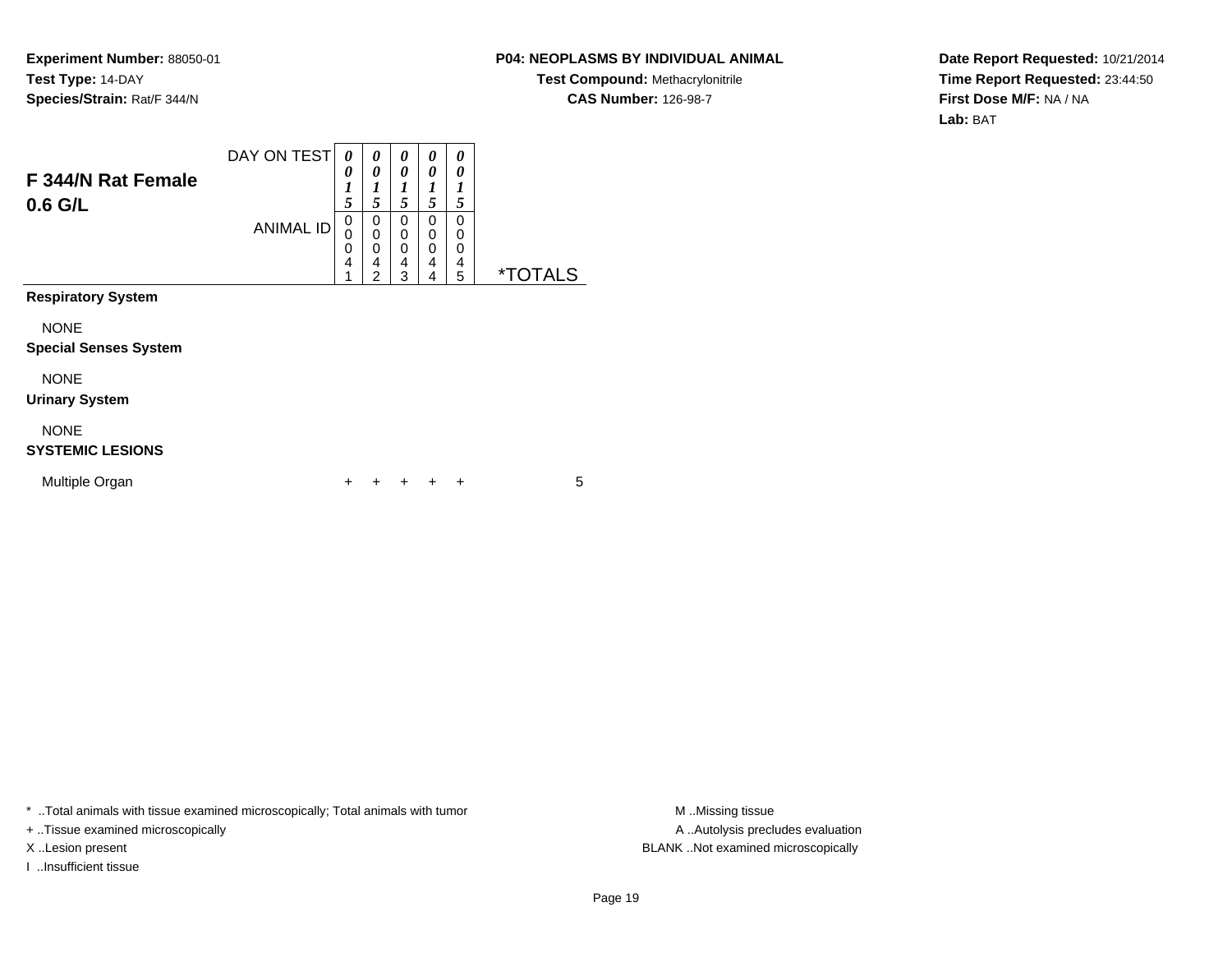# **P04: NEOPLASMS BY INDIVIDUAL ANIMAL**

**Test Compound:** Methacrylonitrile**CAS Number:** 126-98-7

**Date Report Requested:** 10/21/2014**Time Report Requested:** 23:44:50**First Dose M/F:** NA / NA**Lab:** BAT

| F 344/N Rat Female<br>1.2 G/L                                                                                                           | DAY ON TEST<br><b>ANIMAL ID</b> | $\boldsymbol{\theta}$<br>0<br>1<br>5<br>$\pmb{0}$<br>0<br>$\boldsymbol{0}$<br>4<br>6 | 0<br>$\pmb{\theta}$<br>$\boldsymbol{l}$<br>5<br>$\pmb{0}$<br>$\pmb{0}$<br>$\pmb{0}$<br>4<br>$\overline{7}$ | 0<br>$\pmb{\theta}$<br>$\boldsymbol{l}$<br>5<br>$\pmb{0}$<br>$\pmb{0}$<br>$\pmb{0}$<br>4<br>8 | $\pmb{\theta}$<br>$\pmb{\theta}$<br>$\boldsymbol{l}$<br>$\sqrt{5}$<br>$\overline{0}$<br>$\pmb{0}$<br>$\pmb{0}$<br>$\overline{\mathbf{4}}$<br>9 | $\pmb{\theta}$<br>$\pmb{\theta}$<br>$\boldsymbol{l}$<br>$\sqrt{5}$<br>$\overline{0}$<br>$\pmb{0}$<br>0<br>$\overline{5}$ | <i><b>*TOTALS</b></i> |                                                                                             |
|-----------------------------------------------------------------------------------------------------------------------------------------|---------------------------------|--------------------------------------------------------------------------------------|------------------------------------------------------------------------------------------------------------|-----------------------------------------------------------------------------------------------|------------------------------------------------------------------------------------------------------------------------------------------------|--------------------------------------------------------------------------------------------------------------------------|-----------------------|---------------------------------------------------------------------------------------------|
| <b>Alimentary System</b>                                                                                                                |                                 |                                                                                      |                                                                                                            |                                                                                               |                                                                                                                                                |                                                                                                                          |                       |                                                                                             |
| <b>NONE</b><br><b>Cardiovascular System</b>                                                                                             |                                 |                                                                                      |                                                                                                            |                                                                                               |                                                                                                                                                |                                                                                                                          |                       |                                                                                             |
| <b>NONE</b><br><b>Endocrine System</b>                                                                                                  |                                 |                                                                                      |                                                                                                            |                                                                                               |                                                                                                                                                |                                                                                                                          |                       |                                                                                             |
| <b>NONE</b><br><b>General Body System</b>                                                                                               |                                 |                                                                                      |                                                                                                            |                                                                                               |                                                                                                                                                |                                                                                                                          |                       |                                                                                             |
| <b>NONE</b><br><b>Genital System</b>                                                                                                    |                                 |                                                                                      |                                                                                                            |                                                                                               |                                                                                                                                                |                                                                                                                          |                       |                                                                                             |
| <b>NONE</b><br><b>Hematopoietic System</b>                                                                                              |                                 |                                                                                      |                                                                                                            |                                                                                               |                                                                                                                                                |                                                                                                                          |                       |                                                                                             |
| Thymus<br><b>Integumentary System</b>                                                                                                   |                                 | $+$                                                                                  |                                                                                                            |                                                                                               | + + + +                                                                                                                                        |                                                                                                                          | 5                     |                                                                                             |
| <b>NONE</b><br><b>Musculoskeletal System</b>                                                                                            |                                 |                                                                                      |                                                                                                            |                                                                                               |                                                                                                                                                |                                                                                                                          |                       |                                                                                             |
| <b>NONE</b><br><b>Nervous System</b>                                                                                                    |                                 |                                                                                      |                                                                                                            |                                                                                               |                                                                                                                                                |                                                                                                                          |                       |                                                                                             |
| <b>NONE</b>                                                                                                                             |                                 |                                                                                      |                                                                                                            |                                                                                               |                                                                                                                                                |                                                                                                                          |                       |                                                                                             |
| * Total animals with tissue examined microscopically; Total animals with tumor<br>+ Tissue examined microscopically<br>X Lesion present |                                 |                                                                                      |                                                                                                            |                                                                                               |                                                                                                                                                |                                                                                                                          |                       | M Missing tissue<br>A  Autolysis precludes evaluation<br>BLANK Not examined microscopically |

Page 20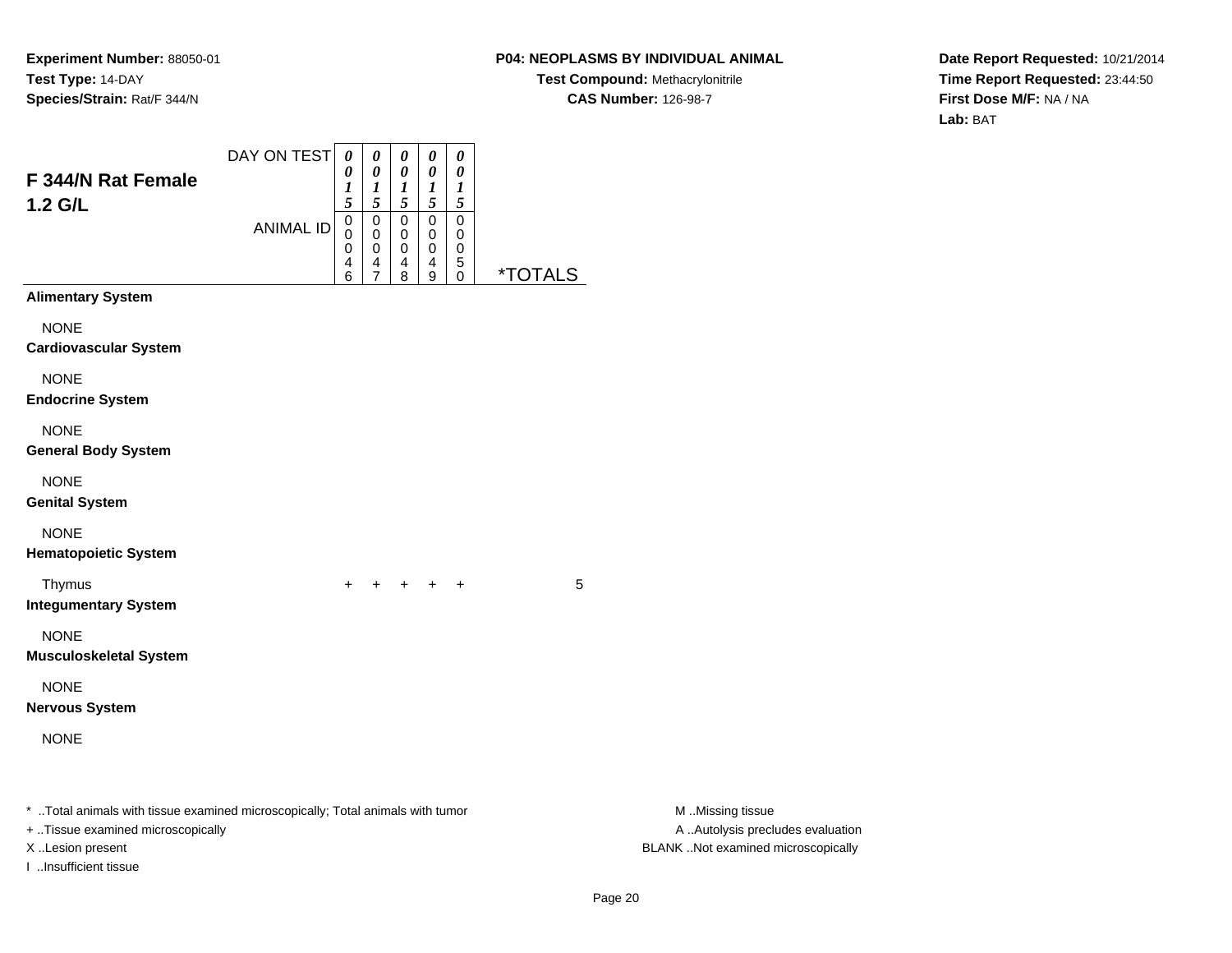### **P04: NEOPLASMS BY INDIVIDUAL ANIMAL**

**Test Compound:** Methacrylonitrile**CAS Number:** 126-98-7

**Date Report Requested:** 10/21/2014**Time Report Requested:** 23:44:50**First Dose M/F:** NA / NA**Lab:** BAT

| F 344/N Rat Female<br>1.2 G/L               | DAY ON TEST      | 0<br>0<br>1<br>5      | 0<br>0<br>1<br>5                             | 0<br>0<br>$\boldsymbol{l}$<br>5 | 0<br>0<br>1<br>5      | 0<br>0<br>1<br>5      |                       |
|---------------------------------------------|------------------|-----------------------|----------------------------------------------|---------------------------------|-----------------------|-----------------------|-----------------------|
|                                             | <b>ANIMAL ID</b> | 0<br>0<br>0<br>4<br>6 | 0<br>0<br>$\mathbf 0$<br>4<br>$\overline{7}$ | 0<br>0<br>0<br>4<br>8           | 0<br>0<br>0<br>4<br>9 | 0<br>0<br>0<br>5<br>0 | <i><b>*TOTALS</b></i> |
| <b>Respiratory System</b>                   |                  |                       |                                              |                                 |                       |                       |                       |
| <b>NONE</b><br><b>Special Senses System</b> |                  |                       |                                              |                                 |                       |                       |                       |
| <b>NONE</b><br><b>Urinary System</b>        |                  |                       |                                              |                                 |                       |                       |                       |
| <b>NONE</b><br><b>SYSTEMIC LESIONS</b>      |                  |                       |                                              |                                 |                       |                       |                       |
| Multiple Organ                              |                  | ÷                     |                                              |                                 |                       | ÷                     | 5                     |

\* ..Total animals with tissue examined microscopically; Total animals with tumor **M** . Missing tissue M ..Missing tissue

+ ..Tissue examined microscopically

I ..Insufficient tissue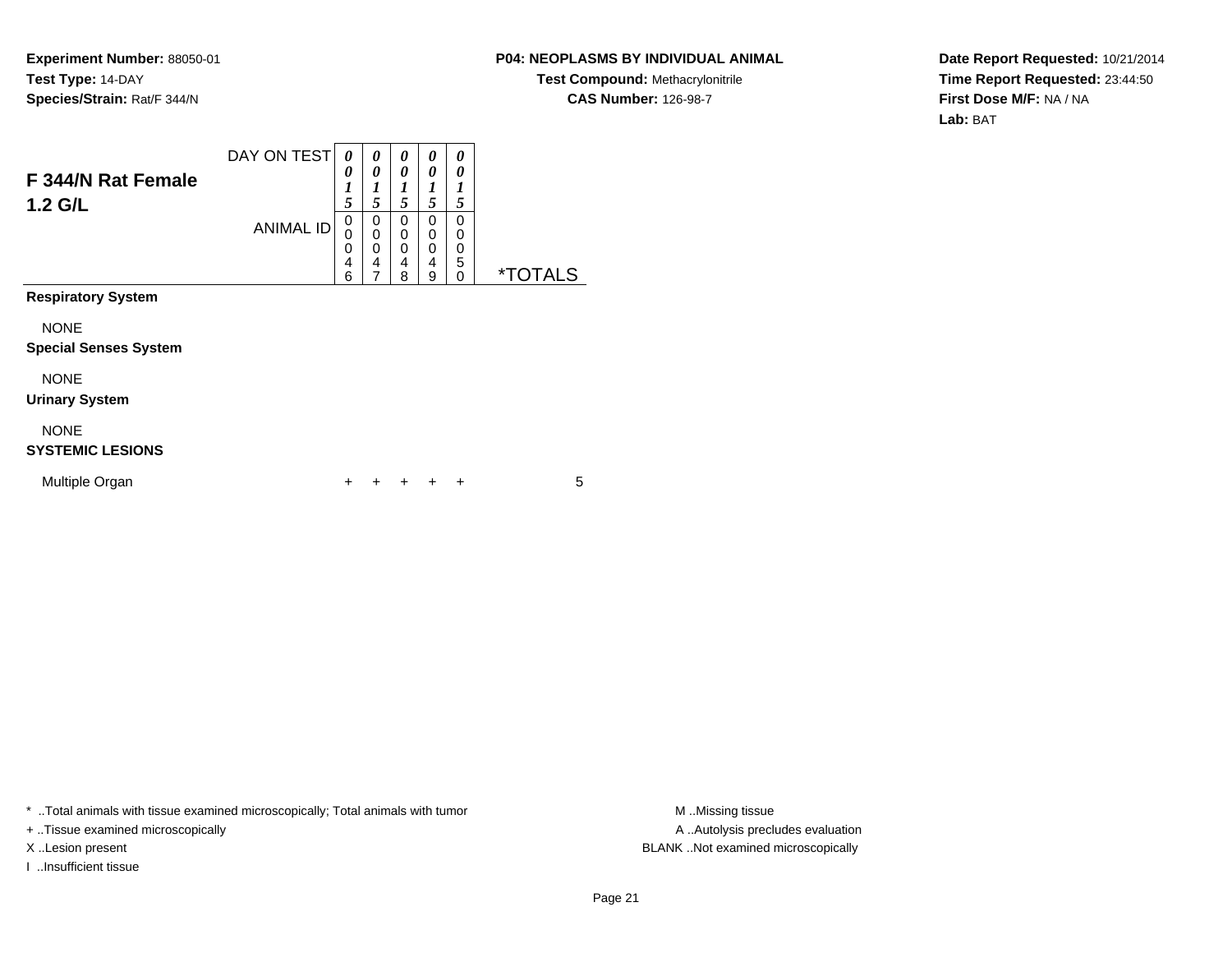# **P04: NEOPLASMS BY INDIVIDUAL ANIMAL**

**Test Compound:** Methacrylonitrile**CAS Number:** 126-98-7

**Date Report Requested:** 10/21/2014**Time Report Requested:** 23:44:50**First Dose M/F:** NA / NA**Lab:** BAT

| F 344/N Rat Female<br>2.4 G/L                                                                                                           | DAY ON TEST<br><b>ANIMAL ID</b> | $\boldsymbol{\theta}$<br>0<br>$\boldsymbol{l}$<br>5<br>$\pmb{0}$<br>$\mathbf 0$<br>$\boldsymbol{0}$<br>5<br>$\mathbf{1}$ | 0<br>$\pmb{\theta}$<br>$\boldsymbol{l}$<br>$\sqrt{5}$<br>$\pmb{0}$<br>$\pmb{0}$<br>$\pmb{0}$<br>$\frac{5}{2}$ | 0<br>$\pmb{\theta}$<br>$\boldsymbol{l}$<br>5<br>$\pmb{0}$<br>$\pmb{0}$<br>$\pmb{0}$<br>$\frac{5}{3}$ | $\boldsymbol{\theta}$<br>$\pmb{\theta}$<br>$\boldsymbol{l}$<br>$\sqrt{5}$<br>$\pmb{0}$<br>$\pmb{0}$<br>$\pmb{0}$<br>$\frac{5}{4}$ | $\pmb{\theta}$<br>$\pmb{\theta}$<br>$\boldsymbol{l}$<br>$\sqrt{5}$<br>$\overline{0}$<br>$\pmb{0}$<br>$\pmb{0}$<br>$\begin{array}{c} 5 \\ 5 \end{array}$ | <i><b>*TOTALS</b></i> |                                                                                             |
|-----------------------------------------------------------------------------------------------------------------------------------------|---------------------------------|--------------------------------------------------------------------------------------------------------------------------|---------------------------------------------------------------------------------------------------------------|------------------------------------------------------------------------------------------------------|-----------------------------------------------------------------------------------------------------------------------------------|---------------------------------------------------------------------------------------------------------------------------------------------------------|-----------------------|---------------------------------------------------------------------------------------------|
| <b>Alimentary System</b>                                                                                                                |                                 |                                                                                                                          |                                                                                                               |                                                                                                      |                                                                                                                                   |                                                                                                                                                         |                       |                                                                                             |
| <b>NONE</b><br><b>Cardiovascular System</b>                                                                                             |                                 |                                                                                                                          |                                                                                                               |                                                                                                      |                                                                                                                                   |                                                                                                                                                         |                       |                                                                                             |
| <b>NONE</b><br><b>Endocrine System</b>                                                                                                  |                                 |                                                                                                                          |                                                                                                               |                                                                                                      |                                                                                                                                   |                                                                                                                                                         |                       |                                                                                             |
| <b>NONE</b><br><b>General Body System</b>                                                                                               |                                 |                                                                                                                          |                                                                                                               |                                                                                                      |                                                                                                                                   |                                                                                                                                                         |                       |                                                                                             |
| <b>NONE</b><br><b>Genital System</b>                                                                                                    |                                 |                                                                                                                          |                                                                                                               |                                                                                                      |                                                                                                                                   |                                                                                                                                                         |                       |                                                                                             |
| <b>NONE</b><br><b>Hematopoietic System</b>                                                                                              |                                 |                                                                                                                          |                                                                                                               |                                                                                                      |                                                                                                                                   |                                                                                                                                                         |                       |                                                                                             |
| Thymus<br><b>Integumentary System</b>                                                                                                   |                                 | $+$                                                                                                                      |                                                                                                               |                                                                                                      | $+$ $+$ $+$ $+$                                                                                                                   |                                                                                                                                                         | 5                     |                                                                                             |
| <b>NONE</b><br><b>Musculoskeletal System</b>                                                                                            |                                 |                                                                                                                          |                                                                                                               |                                                                                                      |                                                                                                                                   |                                                                                                                                                         |                       |                                                                                             |
| <b>NONE</b><br><b>Nervous System</b>                                                                                                    |                                 |                                                                                                                          |                                                                                                               |                                                                                                      |                                                                                                                                   |                                                                                                                                                         |                       |                                                                                             |
| <b>NONE</b>                                                                                                                             |                                 |                                                                                                                          |                                                                                                               |                                                                                                      |                                                                                                                                   |                                                                                                                                                         |                       |                                                                                             |
| * Total animals with tissue examined microscopically; Total animals with tumor<br>+ Tissue examined microscopically<br>X Lesion present |                                 |                                                                                                                          |                                                                                                               |                                                                                                      |                                                                                                                                   |                                                                                                                                                         |                       | M Missing tissue<br>A  Autolysis precludes evaluation<br>BLANK Not examined microscopically |

I ..Insufficient tissue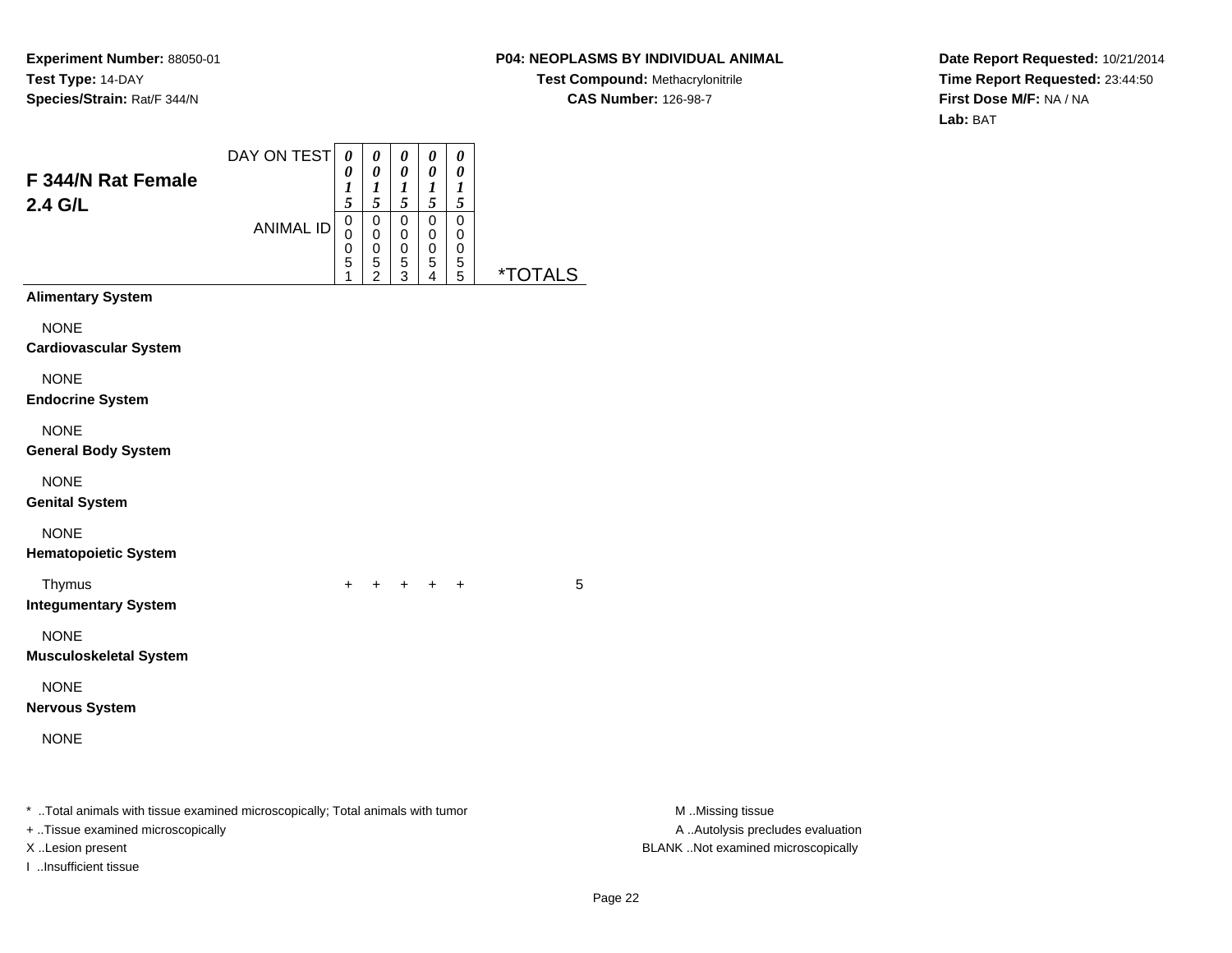### **P04: NEOPLASMS BY INDIVIDUAL ANIMAL**

**Test Compound:** Methacrylonitrile**CAS Number:** 126-98-7

**Date Report Requested:** 10/21/2014**Time Report Requested:** 23:44:50**First Dose M/F:** NA / NA**Lab:** BAT

| <b>F 344/N Rat Female</b><br>2.4 G/L        | DAY ON TEST<br><b>ANIMAL ID</b> | 0<br>0<br>1<br>5<br>0<br>0<br>0<br>5<br>4 | 0<br>0<br>$\boldsymbol{l}$<br>5<br>0<br>$\mathbf 0$<br>$\pmb{0}$<br>5<br>$\overline{2}$ | 0<br>0<br>1<br>5<br>0<br>0<br>0<br>5<br>3 | 0<br>0<br>1<br>5<br>0<br>0<br>0<br>5<br>4 | 0<br>0<br>1<br>5<br>0<br>0<br>0<br>5<br>5 | <i><b>*TOTALS</b></i> |
|---------------------------------------------|---------------------------------|-------------------------------------------|-----------------------------------------------------------------------------------------|-------------------------------------------|-------------------------------------------|-------------------------------------------|-----------------------|
| <b>Respiratory System</b>                   |                                 |                                           |                                                                                         |                                           |                                           |                                           |                       |
| <b>NONE</b><br><b>Special Senses System</b> |                                 |                                           |                                                                                         |                                           |                                           |                                           |                       |
| <b>NONE</b><br><b>Urinary System</b>        |                                 |                                           |                                                                                         |                                           |                                           |                                           |                       |
| <b>NONE</b><br><b>SYSTEMIC LESIONS</b>      |                                 |                                           |                                                                                         |                                           |                                           |                                           |                       |
| Multiple Organ                              |                                 |                                           |                                                                                         |                                           |                                           | +                                         | 5                     |

\* ..Total animals with tissue examined microscopically; Total animals with tumor **M** . Missing tissue M ..Missing tissue

+ ..Tissue examined microscopically

I ..Insufficient tissue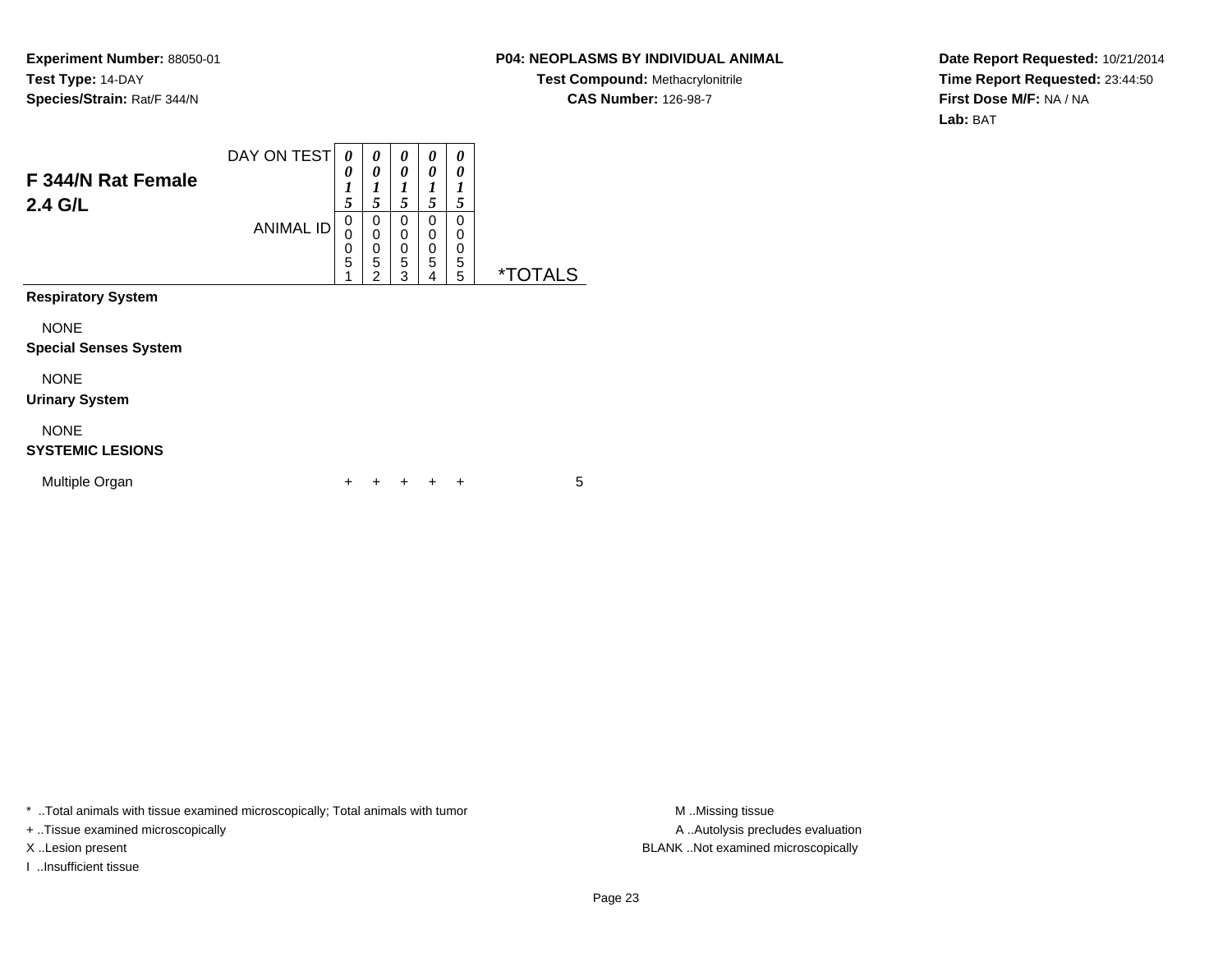#### **P04: NEOPLASMS BY INDIVIDUAL ANIMAL**

**Test Compound:** Methacrylonitrile**CAS Number:** 126-98-7

**Date Report Requested:** 10/21/2014**Time Report Requested:** 23:44:50**First Dose M/F:** NA / NA**Lab:** BAT

| <b>F 344/N Rat Female</b><br>4.8 G/L                                                                             | DAY ON TEST<br><b>ANIMAL ID</b> | 0<br>0<br>$\boldsymbol{l}$<br>5<br>$\mathbf 0$<br>$\Omega$<br>$\mathbf 0$<br>5<br>6 | 0<br>0<br>$\boldsymbol{l}$<br>5<br>$\mathbf 0$<br>0<br>0<br>5<br>$\overline{7}$ | 0<br>0<br>1<br>5<br>$\mathbf 0$<br>0<br>0<br>5<br>8 | 0<br>0<br>1<br>5 <sup>5</sup><br>$\mathbf 0$<br>0<br>$\mathbf 0$<br>5<br>9 | 0<br>0<br>1<br>5<br>0<br>0<br>0<br>6<br>$\Omega$ | <i><b>*TOTALS</b></i> |
|------------------------------------------------------------------------------------------------------------------|---------------------------------|-------------------------------------------------------------------------------------|---------------------------------------------------------------------------------|-----------------------------------------------------|----------------------------------------------------------------------------|--------------------------------------------------|-----------------------|
| <b>Alimentary System</b>                                                                                         |                                 |                                                                                     |                                                                                 |                                                     |                                                                            |                                                  |                       |
| Intestine Small, Duodenum<br>Liver<br>Stomach, Forestomach<br>Stomach, Glandular<br><b>Cardiovascular System</b> |                                 | $\ddot{}$<br>$+$<br>$+$<br>$+$                                                      | $\ddot{}$<br>$+$<br>$+$<br>$\ddot{}$                                            | +<br>$+$<br>$+$<br>$+$                              | $\ddot{}$<br>$+$<br>$+$<br>$\ddot{}$                                       | +<br>$\ddot{}$<br>$+$<br>$\ddot{}$               | 5<br>5<br>5<br>5      |
| <b>NONE</b><br><b>Endocrine System</b>                                                                           |                                 |                                                                                     |                                                                                 |                                                     |                                                                            |                                                  |                       |
| <b>Adrenal Cortex</b><br>Adrenal Medulla<br><b>General Body System</b>                                           |                                 | $\pm$<br>$\ddot{}$                                                                  | ÷.<br>+                                                                         | +<br>$\ddot{}$                                      | +<br>$\ddot{}$                                                             | +<br>$\ddot{}$                                   | 5<br>5                |
| <b>NONE</b><br><b>Genital System</b>                                                                             |                                 |                                                                                     |                                                                                 |                                                     |                                                                            |                                                  |                       |
| <b>NONE</b><br><b>Hematopoietic System</b>                                                                       |                                 |                                                                                     |                                                                                 |                                                     |                                                                            |                                                  |                       |
| Spleen<br>Thymus<br><b>Integumentary System</b><br><b>NONE</b>                                                   |                                 | $\pm$<br>÷                                                                          | $+$<br>$\div$                                                                   | $+$<br>$\ddot{}$                                    | $\pm$<br>$\div$                                                            | ÷<br>$\ddot{}$                                   | 5<br>5                |

\* ..Total animals with tissue examined microscopically; Total animals with tumor **M** . Missing tissue M ..Missing tissue

+ ..Tissue examined microscopically

I ..Insufficient tissue